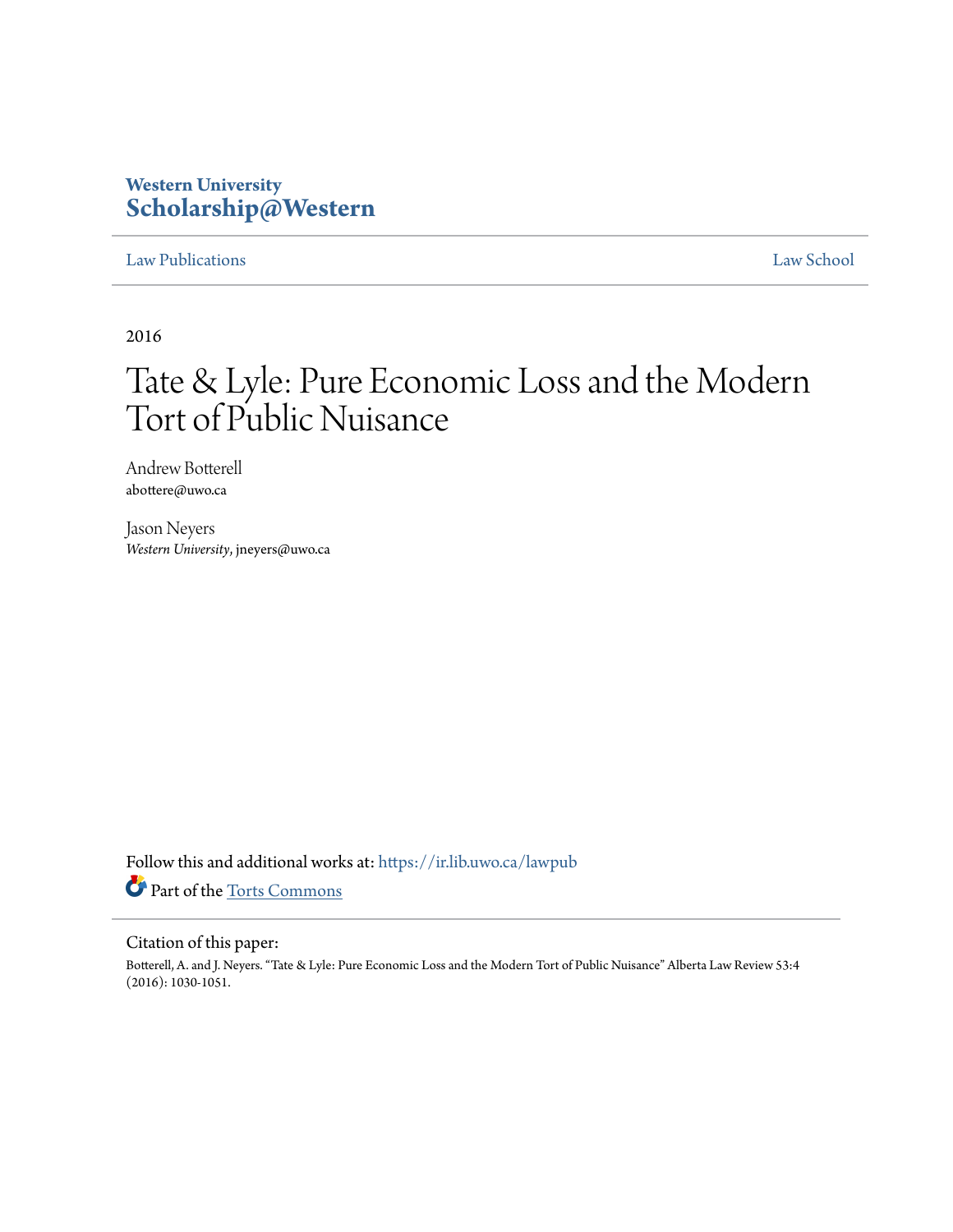# *TATE & LYLE***: PURE ECONOMIC LOSS AND THE MODERN TORT OF PUBLIC NUISANCE**

J.W. NEYERS<sup>\*</sup> AND ANDREW BOTTERELL<sup>\*\*</sup>

*Professor Lewis Klar criticizes the Canadian approach to the tort of public nuisance for being illogical and incoherent. The authors agree with Klar's assessment of the current state of public nuisance law, but argue that insights drawn from the House of Lords decision in* Tate & Lyle Industries Ltd. v. Greater London Council *offer a way forward. By conceptualizing the tort of public nuisance as a cause of action that protects subjects from suffering actual loss that is consequential on the violation of their passage and fishing rights over public property,* Tate & Lyle *offers a coherent and restrained formulation of the tort of public nuisance. This article examines the* Tate & Lyle *approach to public nuisance and applies it to two infamous Canadian public nuisance cases. It concludes that the coherent, logical approach to public nuisance articulated by the House of Lords in* Tate & Lyle *should be readopted by Canadian courts.*

#### **TABLE OF CONTENTS**

|      | II. TATE & LYLE AS A LANDMARK CASE IN THE LAW OF TORTS  1032 |  |
|------|--------------------------------------------------------------|--|
|      |                                                              |  |
|      | R.                                                           |  |
| III  | <i>TATE &amp; LYLE</i> AS A LANDMARK CASE                    |  |
|      |                                                              |  |
|      |                                                              |  |
|      | R.                                                           |  |
|      | C. SPECIAL DAMAGE: PURE ECONOMIC LOSS AND DIRECTNESS  1044   |  |
| IV — |                                                              |  |
|      |                                                              |  |

#### **I. INTRODUCTION**

In his well-respected and highly influential text, Professor Lewis Klar is decidedly critical of the modern Canadian understanding of the tort of public nuisance. He writes:

[T]he private action for public nuisance is initiated in order to protect not the public's interest, but the personal interests of the complainant. The requirement, therefore, that a civil action for public nuisance proceed only on the basis that the nuisance was, in the first instance, a public one is illogical. It is an illustration of the schizophrenic nature of the tort. The odd result is that a public nuisance becomes actionable at the instigation of a private complainant only if the nuisance interfered with the public interest while at the same time damaging the claimant's own interests in a unique way.<sup>1</sup>

Faculty Scholar and Professor of Law, Western University, Canada.<br>Associate Professor, Faculty of Law and Department of Philosophy, Western University, Canada. This<br>research was funded in part by a grant from The Foundatio McBride, Lewis Klar, and Stephen Pitel for their comments on drafts of this article and Eric Andrews for his research assistance. The usual disclaimer applies. <sup>1</sup> Lewis N Klar, *Tort Law*, 5th ed (Toronto, Ont: Carswell, 2012) at 749.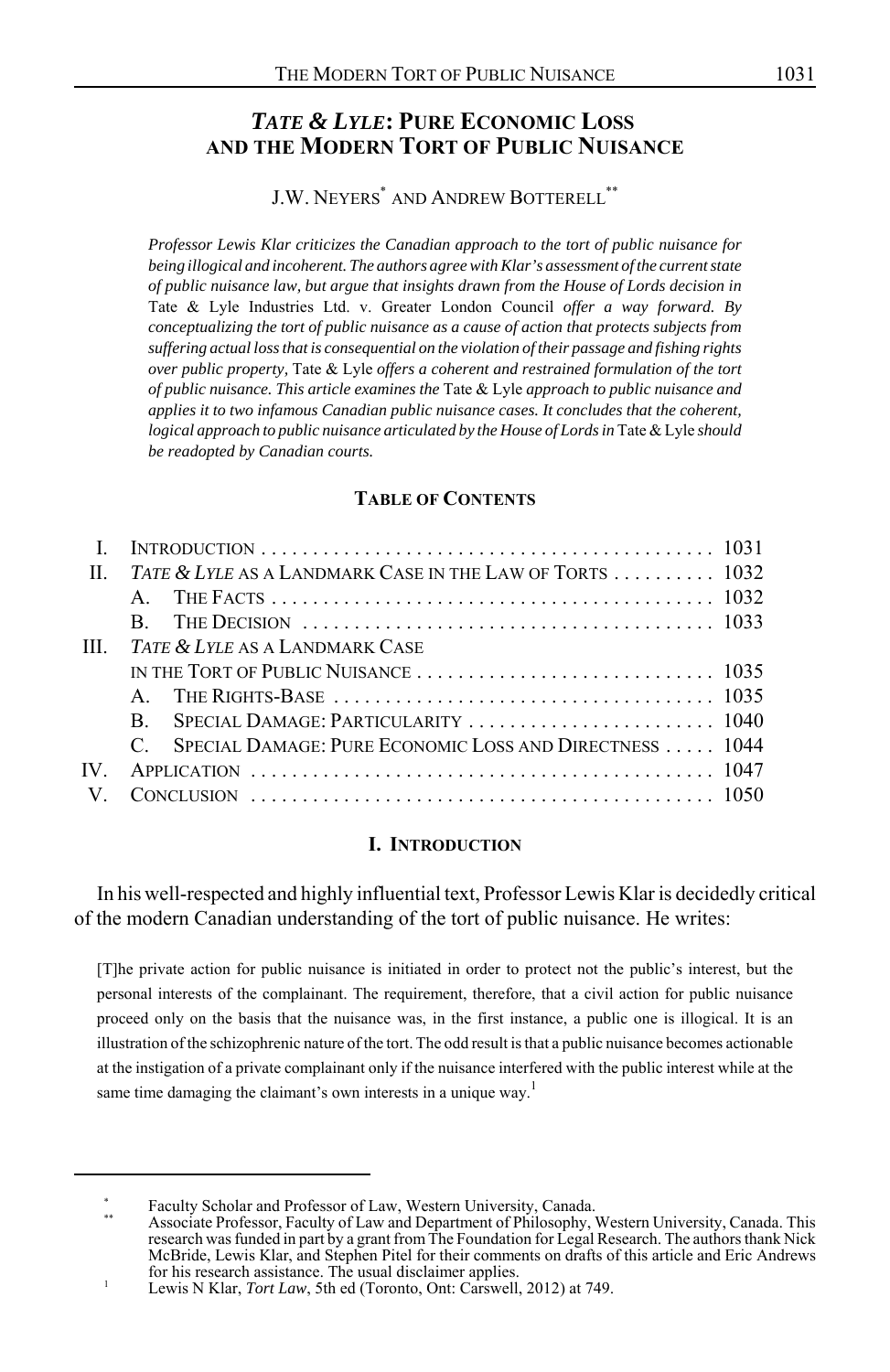While we sympathize with his assessment of the current formulation of the tort, as do others,<sup>2</sup> we are also of the view that a coherent and logical tort of public nuisance lies obscured just beneath the surface of this formulation. Moreover, we are of the view that the House of Lords' decision in *Tate & Lyle Industries Ltd. v. Greater London Council*<sup>3</sup> provides an important landmark on the way to unearthing this coherent and logical tort. Thus, in honour of Professor Klar's retirement, we offer an argument for why *Tate & Lyle* deserves to be recognized as a landmark case in the tort of public nuisance. The argument proceeds in three sections. In the first section, we explain the facts and the decision and discuss why *Tate & Lyle* deserves to be recognized as a landmark case in the law of torts generally. In the next section we turn to an examination of why, more specifically, *Tate & Lyle* also deserves to be recognized as a landmark case in the tort of public nuisance. In the third section, we use the insights gained from this examination to analyze some leading Canadian public nuisance decisions and suggest how these cases should be decided using this coherent and restrained formulation of the tort. We then offer a short conclusion.

#### **II.** *TATE & LYLE* **AS A LANDMARK CASE IN THE LAW OF TORTS**

#### **A. THE FACTS**

The facts in *Tate & Lyle* are somewhat complex, but at bottom they involve a disagreement about who should bear the costs of dredging a shipping channel on the River Thames that became filled and blocked with silt. The plaintiff, Tate & Lyle Industries Ltd. (Tate & Lyle), operated a sugar refinery upstream of the Woolwich Ferry terminals on the Thames River. In 1922, Tate & Lyle was given permission by the defendant Port of London Authority (PLA) to construct a jetty (the refined sugar jetty) next to its sugar refinery. In 1965, it subsequently obtained permission from the PLA for the construction of another jetty (the raw sugar jetty) and for the dredging of a new, deeper channel between the main shipping channel and its jetties. Around this same time, new terminals for the Woolwich Ferry were approved by the second defendant Greater London Council (GLC). Unfortunately, the inadequate design of the ferry terminals slowed the flow of the river, causing siltation which reduced the depth of the water adjacent to Tate & Lyle's jetties. As a result, Tate & Lyle was forced to incur substantially higher dredging costs between 1967 and 1974 (in the amount of £540,000) to continue using its jetties until further alterations to the river ended the siltation problem. Tate & Lyle sued both the GLC and PLA for negligence, private nuisance, and public nuisance. At trial, Tate & Lyle's claims in private and public nuisance were unsuccessful but its claim in negligence succeeded. In the Court of Appeal, all of the plaintiff's claims were dismissed.4

See e.g. Michael A Jones, "Public Rights, Private Rights and Particular Damage" (1983) 34:4 N Ir Leg Q 341 at 341: "Public nuisance is a peculiar tort. By definition the defendant's conduct must have interfered with some public right, yet the particular damage that enables the private individual to maintain an action somehow converts the nuisance into a private wrong.… Breach of public right shades into private wrong with little to mark the transformation" [footnotes omitted]; John PS McLaren, "Nuisance in Canada" in Allen M Linden, ed, *Studies in Canadian Tort Law: A Volume of Essays on the Law of Torts Dedicated to the Memory of the Late Dean C.A. Wright* (Toronto: Butterworths, 1968)<br>320 at 325–27.

<sup>320</sup> at 325–27. <sup>3</sup> [1983] UKHL 2, [1983] 2 AC 509 (HL (Eng)) [*Tate & Lyle*]. <sup>4</sup> *Tate & Lyle Food Distribution Ltd v Greater London Council* (1982), 80 LGR 753 (CA).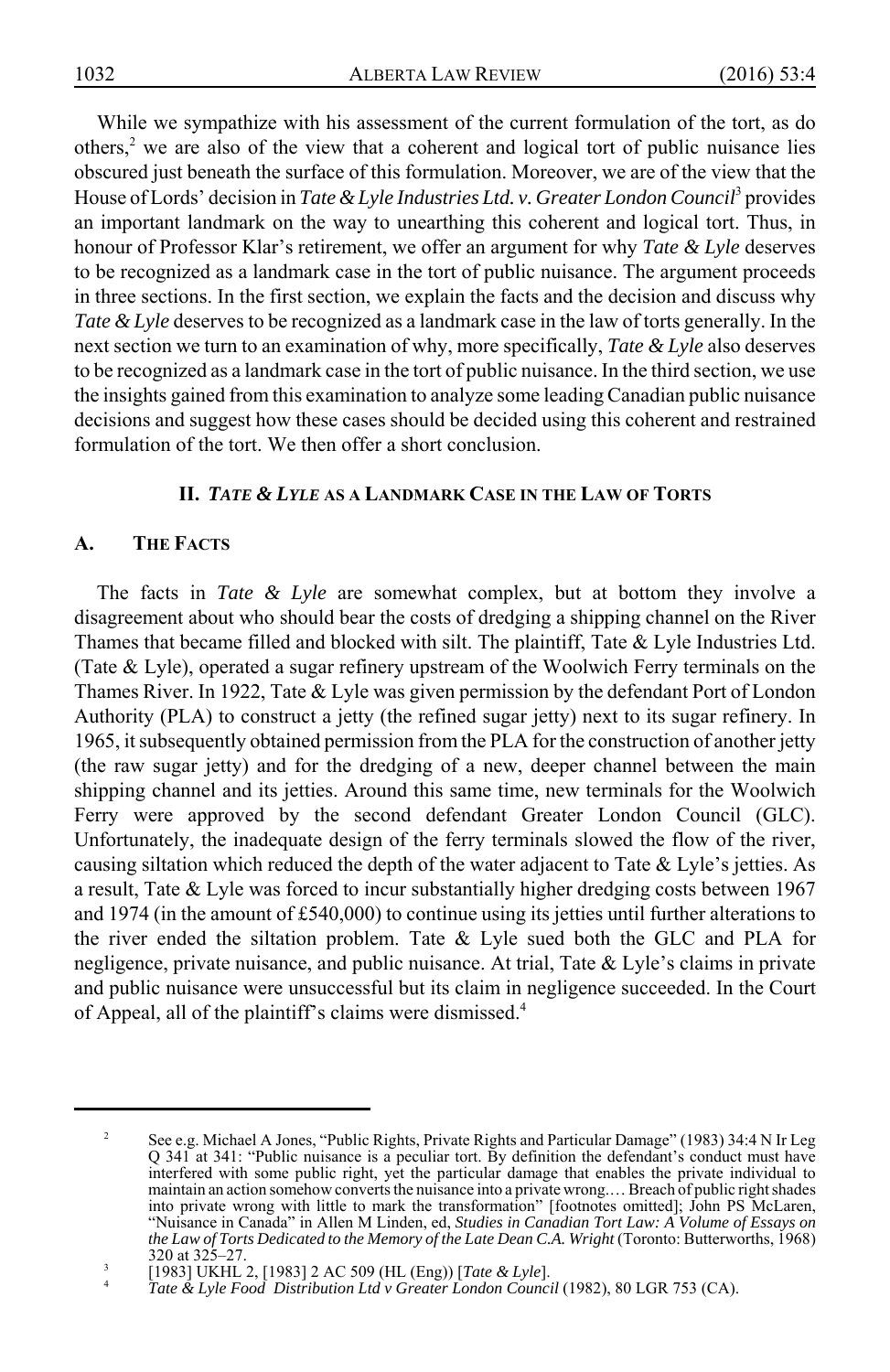The plaintiff appealed to the House of Lords. The "engaging simplicity"<sup>5</sup> of the plaintiff's argument (put with "artless elegance"<sup>6</sup>) was that since it was reasonably foreseeable that the construction of the ferry terminals would cause the siltation, the GLC was legally responsible for its losses. This was a responsibility that the PLA shared as a result of approving the project. Their Lordships unanimously agreed with the Court of Appeal that the claims in private nuisance and negligence must fail, but disagreed with the Court of Appeal on the issue of public nuisance.<sup>7</sup>

The House of Lords' analyses of the private nuisance and negligence claims are instructive for several reasons, but what stands out is the Court's determination that those claims failed because there was no primary right of the plaintiff with which the defendants had improperly interfered. As Lord Templeman stated: "Tate & Lyle can only succeed if they establish that they were obstructed by the [defendants] in the exercise by Tate & Lyle of rights over the river bed vested in Tate & Lyle."8 As riparian owners, Tate & Lyle were "entitled to access to the water in contact with their frontage, and to have the water flow to them in its natural state in flow, quality and quantity."<sup>9</sup> However, their riparian status did not include an entitlement to any particular depth of the water in the adjacent river. Lord Templeman therefore concluded that: "Tate & Lyle cannot maintain an action in negligence because they did not possess any private rights which enabled them to insist on any particular depth of water in connection with the operation of their licensed jetties."<sup>10</sup> He also added that "[a]n action in private nuisance must also fail if Tate & Lyle have no private rights in connection with the depth of the river Thames."<sup>11</sup>

The majority of the House of Lords, however, allowed the plaintiff's appeal in respect of its public nuisance claim against the GLC for £405,000 (which represented three-quarters of the overall cost of the dredging).<sup>12</sup> Relying on the distinction between private riparian rights and the public right of navigation, their Lordships held that the public right to navigate on the River Thames included the right to navigate the river at its natural depth (which was to be interpreted in a river such as the Thames to mean the depth after statutorily authorized dredging). As Lord Templeman explained: "The Thames is a navigable river over which the public have the right of navigation, that is to say, a right to pass and repass over the whole width and depth of water."<sup>13</sup> Their Lordships also concluded that the siltation caused by the ferry terminals interfered with this right and that three-quarters of this interference was not justified by the animating statute since the terminals might have been designed in such a way as to eliminate that portion of the siltation. They also held that Tate  $\&$  Lyle had suffered special damage "because vessels of the requisite dimensions were unable to pass and repass

<sup>&</sup>lt;sup>5</sup><br>
Tate & Lyle, supra note 3 at 529.<br>
<sup>6</sup><br>
Jones, supra note 2 at 342.<br>
<sup>7</sup><br> *Tate & Lyle, supra* note 3 at 544, 547, 548.<br>
<sup>8</sup><br> *Ibid* at 531.<br> *Ibid* at 536.<br>
<sup>10</sup><br> *Ibid* at 536.<br> *Ibid* at 545. Lord Diplock dissente not include the depth created through artificial dredging; and (2) the plaintiff had caused its own damage by choosing to use the river to receive large vessels (*ibid* at 545–46). <sup>13</sup> *Ibid* at 537.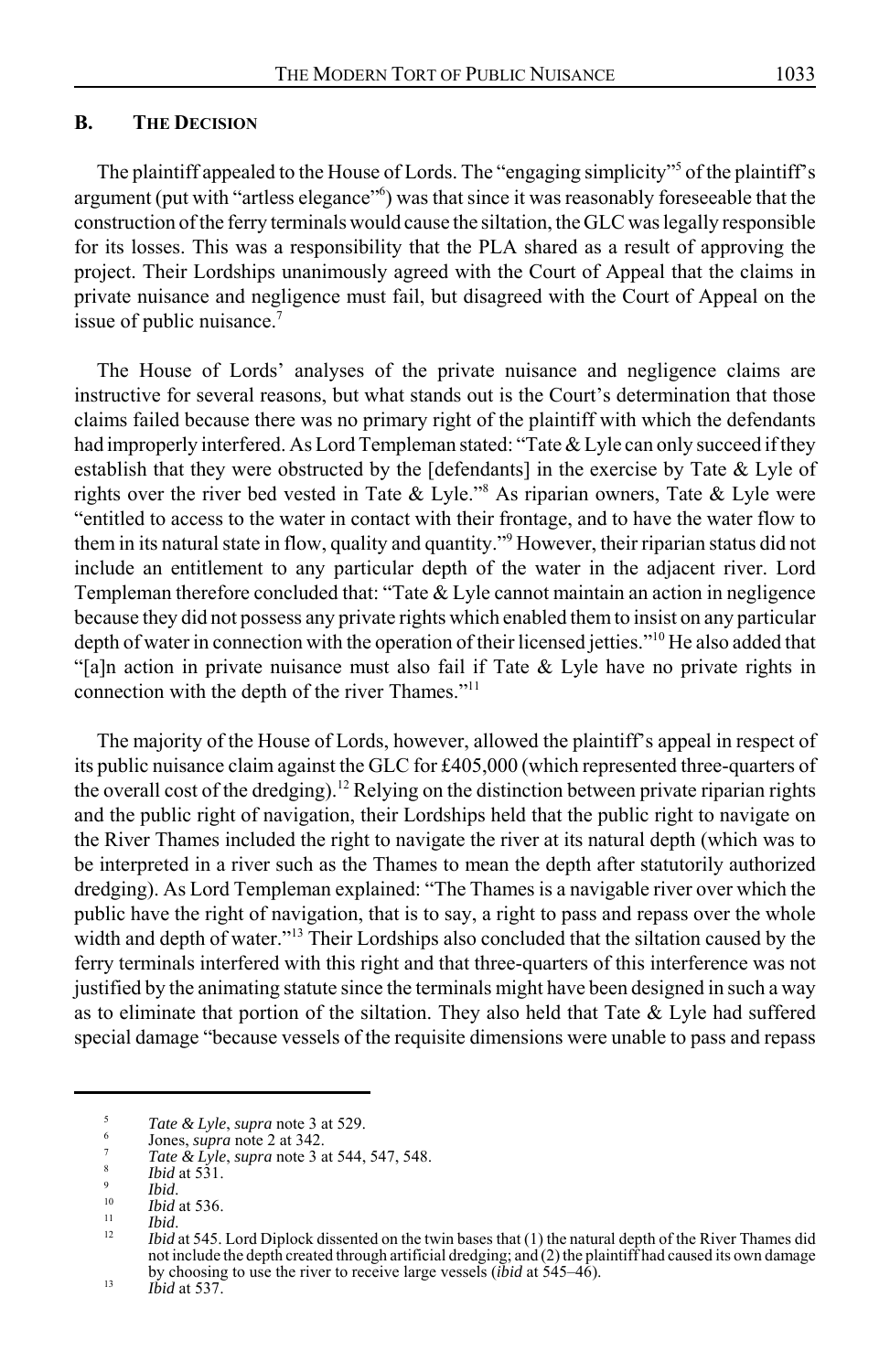... between the main shipping channel"<sup>14</sup> and the plaintiff's jetties, and that the costs of dredging represented the amount of the loss sustained from this interference.<sup>15</sup> As there were no facts or circumstances that should have alerted the PLA to the "unforeseen and disastrous amount of siltation which took place"<sup>16</sup> they held that the PLA could not be said to have adopted or continued the GLC's nuisance and therefore the case against it was dismissed.<sup>17</sup>

In a previous article, one of us argued that *Tate & Lyle* deserves to be viewed as a landmark decision in the law of torts.18 This is a somewhat surprising claim, since *Tate & Lyle* is not usually recognized as such — indeed, many tort lawyers are probably not familiar with the case at all. Nonetheless, the argument of that article was that *Tate & Lyle* ought to be considered a landmark case on the grounds that the decision, at least as it concerns the torts of private nuisance and negligence, exhibited certain important conceptual and legal truths. As it was put in that article, "*Tate & Lyle* explicitly recognises what is implicit in every tort law decision — namely that … tort liability requires the claimant to prove *both* the existence of a right *and* interference that is wrongful in relation to that right."19 This two-step approach to negligence and private nuisance, where one first determines whether the plaintiff enjoys a primary right that has been interfered with by the defendant before turning to consider whether any such interference is wrongful, has been called the rights-based approach.<sup>20</sup> That article also claimed that this approach, exemplified in the reasoning of the House of Lords in *Tate & Lyle*, is superior to the standard process employed by academics and modern courts where one first determines whether the defendant's wrongful conduct caused loss before turning to consider whether there are any policy reasons to limit or negate the imposition or scope of liability. While this is not the place to engage in sustained argument, the claim was that this superiority resided in the fact that the rights-based approach could accommodate the pockets of "no liability" that are found in the common law (such as for prevention nuisances, pure economic loss, and rescue) more easily than the standard policy approach and in a way that ensured essential coherence between the law of property or persons and the law of torts.<sup>21</sup>

To be clear, we remain of the view that the assessment of *Tate & Lyle* as a landmark case in the law of torts is defensible and important. All the same, there remains something dissatisfying about that assessment. This is because, while the torts of private nuisance and negligence were at the forefront of the litigation in *Tate & Lyle*, as we have seen the tort of public nuisance also played an important role. However, given that the focus in the previous article was almost exclusively on private nuisance and negligence, one could be forgiven for wondering whether *Tate & Lyle*'s explicit recognition of "what is implicit in every tort law

<sup>1&</sup>lt;sup>4</sup> *Ibid*.<br>
<sup>15</sup> *Ibid* at 537, 543.<br> *If Ibid* at 542.<br>
17 *Ibid.*<br>
18 **IW Neyers, "***Tate & Lyle Food & Distribution Ltd v Greater London Council* **(1983)" in Charles<br>
Mitchell & Paul Mitchell, eds,** *Landmark Cases in* Mitchell & Paul Mitchell, eds, *Landmark Cases in the Law of Tort* (Oxford: Hart, 2010) 227 [Neyers,<br>
"Tate & Lyle"].<br> *Ibid at* 228 [footnotes omitted].<br>
See Ernest J Weinrib, *Corrective Justice* (Oxford: Oxford Universi

*Jurisprudence and Philosophy of Law* (Oxford: Oxford University Press, 2002) 656; Allan Beever, *Rediscovering the Law of Negligence* (Portland: Hart, 2007); Robert Stevens, *Torts and Rights* (New York: Oxford University Press, 2007); Andrew Botterell, "Rights, Loss and Compensation in the Law of Torts" (2015) 69 SCLR (2d) 135. <sup>21</sup> Neyers, "*Tate & Lyle*," *supra* note 18 at 236–48.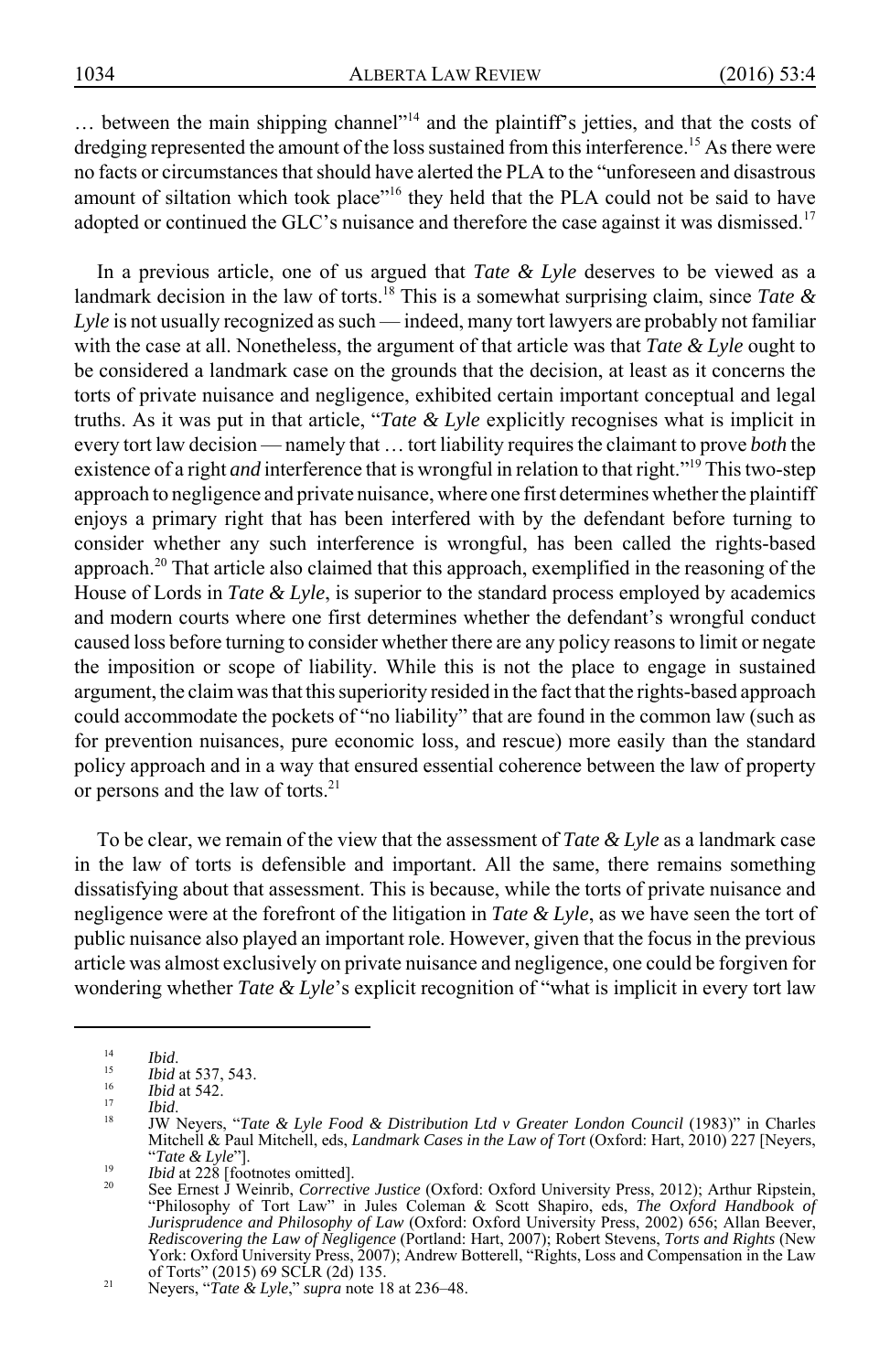decision<sup>222</sup> extends to the analysis engaged in by the House of Lords with respect to the tort of public nuisance and in what way. Moreover, given that the ultimate conclusion in *Tate & Lyle* was that the defendant was liable in public nuisance, but not in private nuisance or negligence, it would be disappointing to learn that the House of Lords' analysis of public nuisance was misleading or just plain wrong. In fact, given the relatively lukewarm reception that the Court's analysis of public nuisance received in the immediate post judgment literature,<sup>23</sup> one could also be forgiven for thinking that if *Tate & Lyle* deserves to be seen as a landmark decision this has little to do with any truths it elucidates in relation to this tort.<sup>24</sup> The purpose of the next section is to counter this widely held perception.

#### **III.** *TATE & LYLE* **AS A LANDMARK CASE IN THE TORT OF PUBLIC NUISANCE**

Beyond negligence and private nuisance, *Tate & Lyle* deserves to be recognized as a landmark case in the tort of public nuisance for three reasons. First, it offers a more compelling view of the rights that the tort protects — its rights-base — than do either the orthodox Anglo-American understanding or the modern Canadian formulation. Second, it provides a workable definition of the concept of "particular damage," one that better accords with the traditional case law on special damage than do other modern formulations of its meaning. Third, it correctly allows for the recovery of pure economic loss and therefore provides, by implication, valuable guidance for courts as to when such damages should be recoverable.

#### **A. THE RIGHTS-BASE**

Under the orthodox Anglo-American understanding of public nuisance, the tort of public nuisance and the crime of public or common nuisance are virtually indistinguishable. As William Prosser argued in his formative article: "A public or 'common nuisance' is always a crime. It may also be a tort, provided that the plaintiff can plead and prove that he has suffered some 'special' or 'particular' damage."<sup>25</sup> Thus, while many well-established torts have both a criminal and tortious nature and can therefore be said to run in "parallel,"<sup>26</sup> the liability envisioned for the tort of public nuisance is seen to be "parasitic" on the existence of the crime. Phrased differently, the commission of the crime is seen as "both a necessary and a sufficient condition for civil liability for public nuisance" whereas for all other torts "the commission of a crime is neither a necessary nor a sufficient condition for tort liability."<sup>27</sup> As John Murphy explains in his treatise on nuisance: "In order for there to be an actionable *tort* of public nuisance ... two things must be shown: first, that a public nuisance *simpliciter* has been committed; and, secondly, that the claimant has suffered particular

<sup>&</sup>lt;sup>22</sup> *Ibid* at 228.<br><sup>23</sup> See e.g. Stephen Tromans, "A Tale of Sugar and Silt, or, Muddy Waters in the House of Lords" (1984) 43:1 Cambridge LJ 21; Geoffrey Samuel, "Public Law and Private Loss (2)" (1983) 99:4 Law Q Rev 529; Jones, *supra* note 2; Peter Paulden, "Ferry Terminals as a Public Nuisance" (1986) 1:1 Intl J

Estuarine & Coastal L 70.<br><sup>24</sup> See e.g. Nicholas J McBride & Roderick Bagshaw, *Tort Law*, 5th ed (Harlow, UK: Pearson Education, 2015) at 672, n 65.

<sup>&</sup>lt;sup>25</sup> William L Prosser, "Private Action for Public Nuisance" (1966) 52:6 Va L Rev 997 at 997.<br><sup>26</sup> See JR Spencer, "Civil Liability for Crimes" in Matthew Dyson, ed, *Unravelling Tort and Crime* 

<sup>(</sup>Cambridge: Cambridge University Press, 2014) 304 at 305; McBride & Bagshaw, *supra* note 23 at

<sup>&</sup>lt;sup>27</sup> Thomas W Merrill, "Is Public Nuisance a Tort?" (2011) 4:2 J Tort L, Article 4 at 11.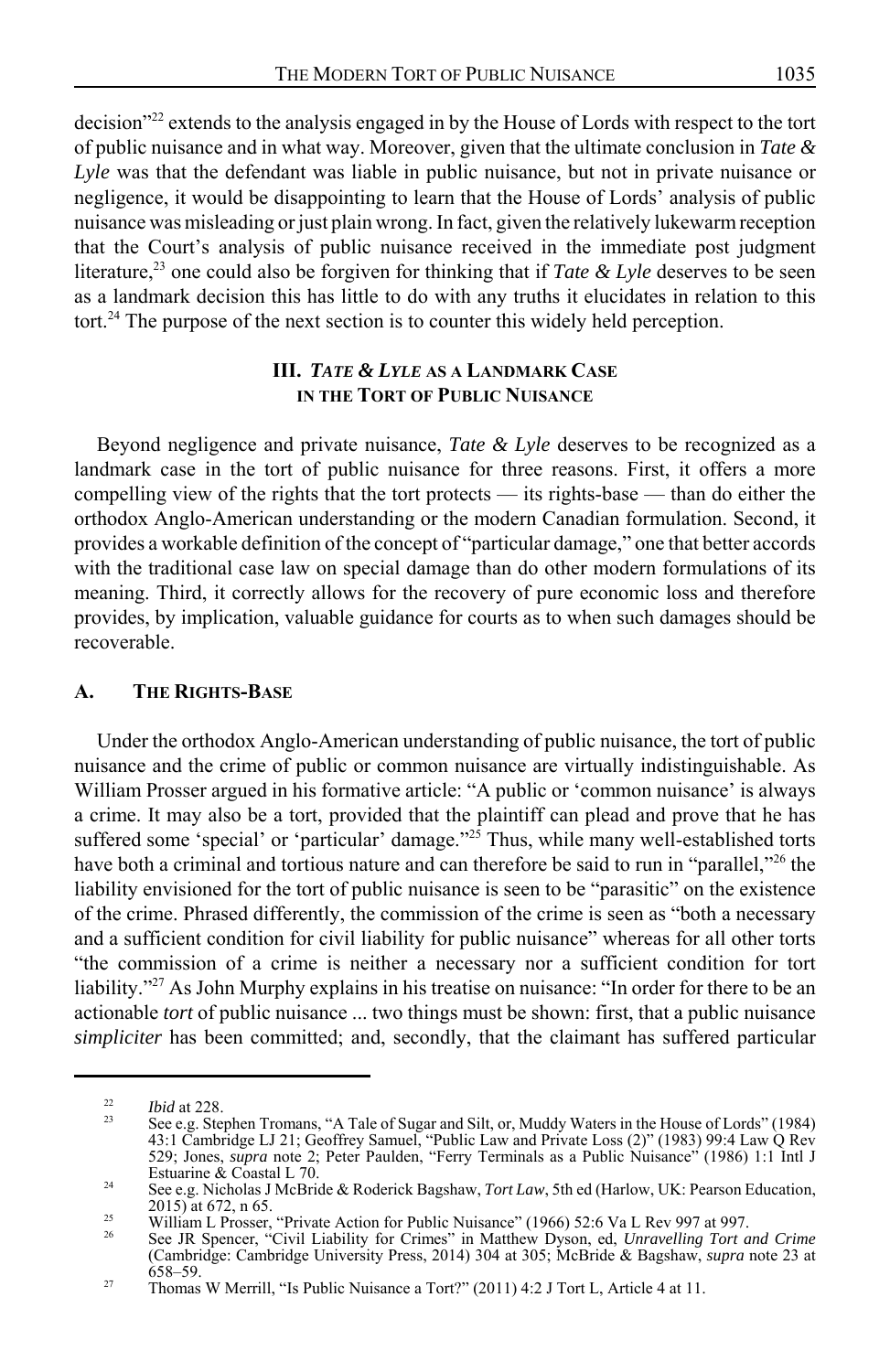damage in consequence."<sup>28</sup> That this is not merely an academic conceptualization can be seen in Lord Bingham's examination of the issue in *R. v. Rimmington*:

Unusually, perhaps, conduct which could found a criminal prosecution for causing a common nuisance could also found a civil action in tort. Since, in the ordinary way, no individual member of the public had any better ground for action than any other member of the public, the Attorney General assumed the role of plaintiff, acting on the relation of the community which had suffered. This was attractive, since he could seek an injunction and the abatement of the nuisance was usually the object most desired.... It was, however, held by Fitzherbert J, as early as 1536 … that a member of the public could sue for a common or public nuisance if he could show that he had suffered particular damage over and above the ordinary damage suffered by the public at large. To the present day, causing a public nuisance has been treated as both a crime and a tort, *the ingredients of each being the same*. 29

As one of us pointed out before,<sup>30</sup> viewing the commission of the crime as the tort's rightsbase is deeply problematic for at least three reasons. "First, allowing recovery violates the general [common] law principle … that there [can be] no liability for merely causing loss through the commission of a criminal offence or other unlawful action."<sup>31</sup> As J.R. Spencer notes: "The courts may be wrong in refusing to accept the idea that damages should be generally recoverable for losses caused by breaches of the criminal law, but as long as they do so, giving the plaintiff damages for any type of loss merely because the defendant has caused it by committing the crime of public nuisance is anomalous."32 Thus, the existence of the tort of public nuisance under this formulation renders the common law internally incoherent, since it anomalously allows liability for damages for one crime but not for others.

Second, allowing recovery for private individuals also violates the privity principle that "[t]he only person who can enforce a right is the right-holder."<sup>33</sup> As Justice Cardozo elegantly stated in *Palsgraf v. Long Island R. Co.*, a plaintiff must sue "in her own right for a wrong personal to her, and not as the vicarious beneficiary of a breach of duty to another."<sup>34</sup> Since the gravamen of the crime is conceived to be interference with a public right, only the holder of that right, namely the public, represented by the Attorney General,

<sup>&</sup>lt;sup>28</sup> John Murphy, *The Law of Nuisance* (New York: Oxford University Press, 2010) at para 7.51 [emphasis in original]. See also Allan Beever, *The Law of Private Nuisance* (Oxford: Hart, 2013) at 103.

<sup>29&</sup>lt;br>
[2005] UKHL 63, [2006] 1 AC 459 at para 7 (HL (Eng)) [citation omitted] [emphasis added].<br>
JW Neyers, "Divergence and Convergence in the Tort of Public Nuisance" in Andrew Robertson &<br>
Michael Tilbury, eds. *Divergence* 

Michael Tilbury, eds, *Divergences in Private Law* (Oxford: Hart, 2015) 69 [Neyers, "Divergence"].<br>See also *Lonrho Ltd v Shell Petroleum Co Ltd (No 2)* (1981), [1982] AC 173 (HL (Eng)); *R v Saskatchewan Wheat Pool*, [198 *Enterprises Ltd v Bram Enterprises Ltd*, 2014 SCC 12, [2014] 1 SCR 177. Even in the tort of unlawful means conspiracy it is not the criminality alone which allows relief but rather the combination of criminality and conspiracy, see *Revenue and Customs Commissioners v Total Network SL*, [2008] UKHL 19, [2008] 1 AC 1174 at para 221; *Canada Cement LaFarge Ltd v British Columbia Lightweight*

<sup>&</sup>lt;sup>32</sup> JR Spencer, "Public Nuisance: A Critical Examination" (1989) 48:1 Cambridge LJ 55 at 83 [footnotes omitted] [Spencer, "Public Nuisance"]. See also Samuel, *supra* note 22 at 531.

omitted] [Spencer, "Public Nuisance"]. See also Samuel, *supra* note 22 at 531.<br>Stevens, *supra* note 19 at 173. He continues: "Privity is a principle most commonly considered within<br>the law of contract, but it is applicab Wrongs, and Recourse in the Law of Torts" (1998) 51:1 Vand L Rev 1 at 3:

For all torts, courts reject a plaintiff's claim when the defendant's conduct, even if a wrong to a third party, was not a wrong to the plaintiff herself. For example, an injured plaintiff can win in fraud only if she was defrauded, in defamation only if she was defamed, in trespass only if her land rights were violated, and so on. Courts reach these results even where the defendant acted tortiously, the plaintiff suffered a real injury, and the plaintiff's injury was reasonably foreseeable.<br>162 NE 99 at 100 (NY Ct App 1928).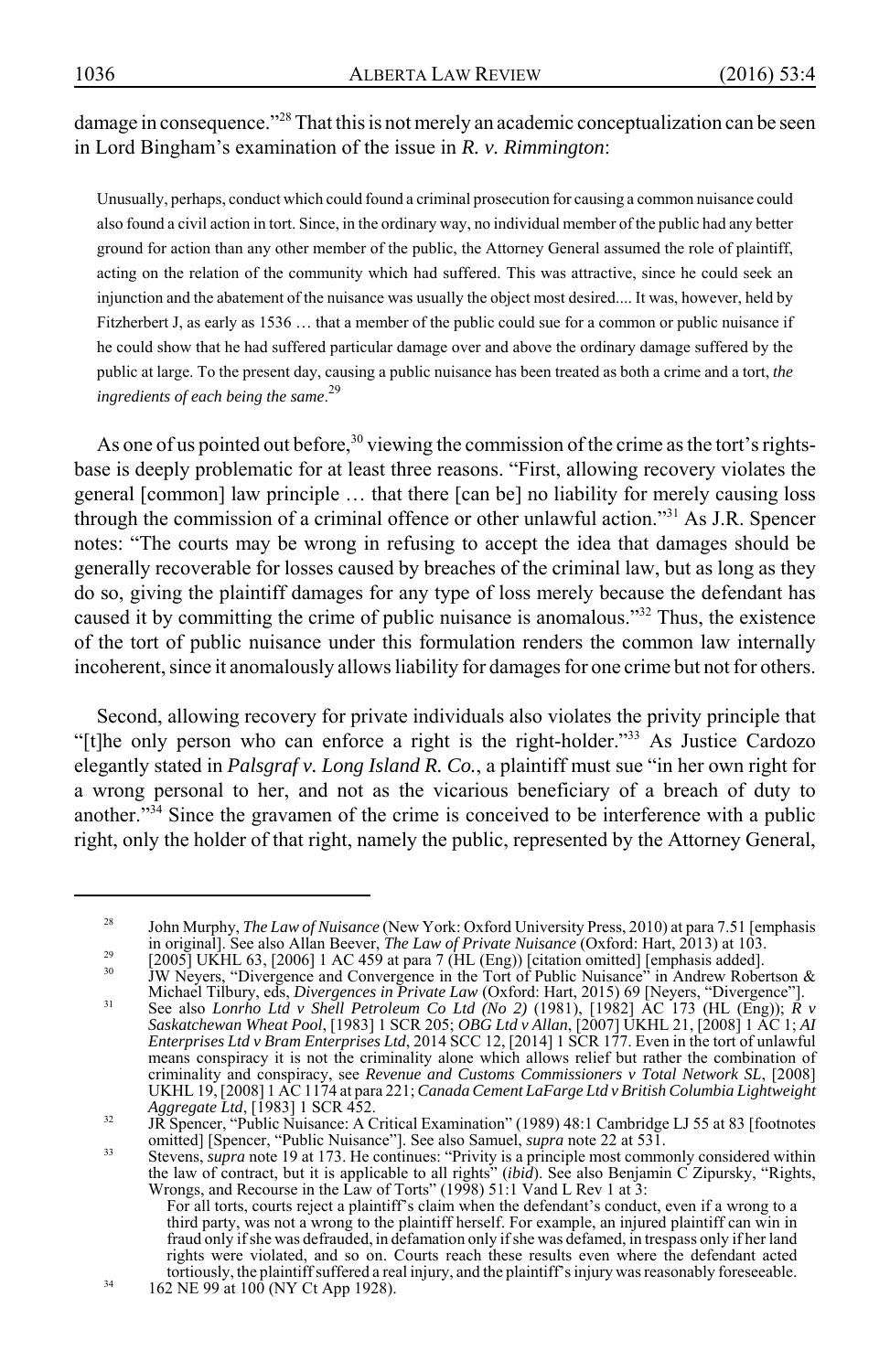should be able to sue. Therefore, as Nicholas McBride and Roderick Bagshaw note, if judges were taking privity seriously, they should have said "that public nuisances were not civilly actionable because committing a public nuisance involved a wrong to the public, and not [to] any particular private individual."<sup>35</sup> Indeed, this focus on public rights has caused some commentators to suggest that public nuisance cannot be a tort at all under the Anglo-American conception. Thus, according to Murphy, "[b]ecause the rights that are violated in cases of public nuisance are public rights, it can be argued that civil actions in respect of public nuisance are not properly to be regarded as tort actions."<sup>36</sup> Similarly, in Thomas Merrill's view since public nuisance "protects public rights, not private rights" and "liability was historically said to lie only for activity indictable as a crime … public nuisance, as conventionally conceived, is not a tort."37

Third, there is the practical problem that under the orthodox Anglo-American view the scope of the tort automatically changes with each amendment or variation in the criminal law. As Jamie Cassels points out: "If proof of criminal conduct by the defendant is a precondition to civil liability for public nuisance, the scope of the modern law must be defined and limited by existing criminal legislation."38 Thus, if the crime were abolished it necessarily means that the current tort would go with it. As Murphy notes in relation to the position in the United Kingdom: "Perhaps ironically, one of the strongest arguments that can be made in favour of retaining the common law crime of public nuisance is the fact that, without it, there would be no prospect of an individual obtaining a civil law remedy in respect of such interferences."39

Perhaps sensing these problems, Canadian tort law has slowly been moving away from the orthodox Anglo-American view. Rather than seeing the tort as being parasitic on the crime, and asking first whether the crime of common nuisance under section 180 of the *Criminal Code*40 has been committed before moving on to an examination of special damage, modern Canadian courts have instead been treating the tort and crime as separate entities that merely run in "parallel."<sup>41</sup> Relying on the work of academics such as Professor Klar and G.H.L. Fridman, they have therefore begun to ask themselves merely whether an activity unreasonably interferes: (1) with "the rights of the public generally to live their lives unaffected by inconvenience, discomfort or other forms of interference"; $^{42}$  or (2) with "the public's interest in questions of health, safety, morality, comfort or convenience."43 Thus, if only by happenstance, Canadian courts have come to the conclusion that "[w]hile a public nuisance may also be a crime" it is now an independent tort with its own set of doctrinal

<sup>35</sup> McBride & Bagshaw, *supra* note 24 at 659. See also the discussion in FH Newark, "The Boundaries of

<sup>&</sup>lt;sup>36</sup><br>
Murphy, *supra* note 28 at 137, n 36.<br>
<sup>37</sup><br>
Merrill, *supra* note 27 at 19.<br>
<sup>38</sup><br>
Jamie Cassels, "Prostitution and Public Nuisance: Desperate Measures and the Limits of Civil<br>
Adjudication" (1985) 63:4 Can Bar Rev

Murphy, *supra* note 28 at para 7.51.<br>
All RSC 1985, c C-46.<br>
See Klar, *supra* note 1 at 750–51 (discussing the Canadian move away from seeing criminality as the lynchpin of the tort). For a detailed discussion, see Cassels, *supra* note 38 at 780–82; Neyers,

<sup>&</sup>quot;Divergence," *supra* note 30.<br> *Ryan v Victoria (City)*, [1999] 1 SCR 201 at para 52 [*Ryan*] citing GHL Fridman, *The Law of Torts in*<br> *Canada*, vol 1 (Toronto: Carswell, 1989) at 168.

*Canada*, vol 1 (Toronto: Carswell, 1989) at 168. <sup>43</sup> *Ryan*, *ibid* at para 52 citing Lewis N Klar, *Tort Law*, 2nd ed (Toronto, Ont: Carswell, 1996) at 525 [footnotes omitted].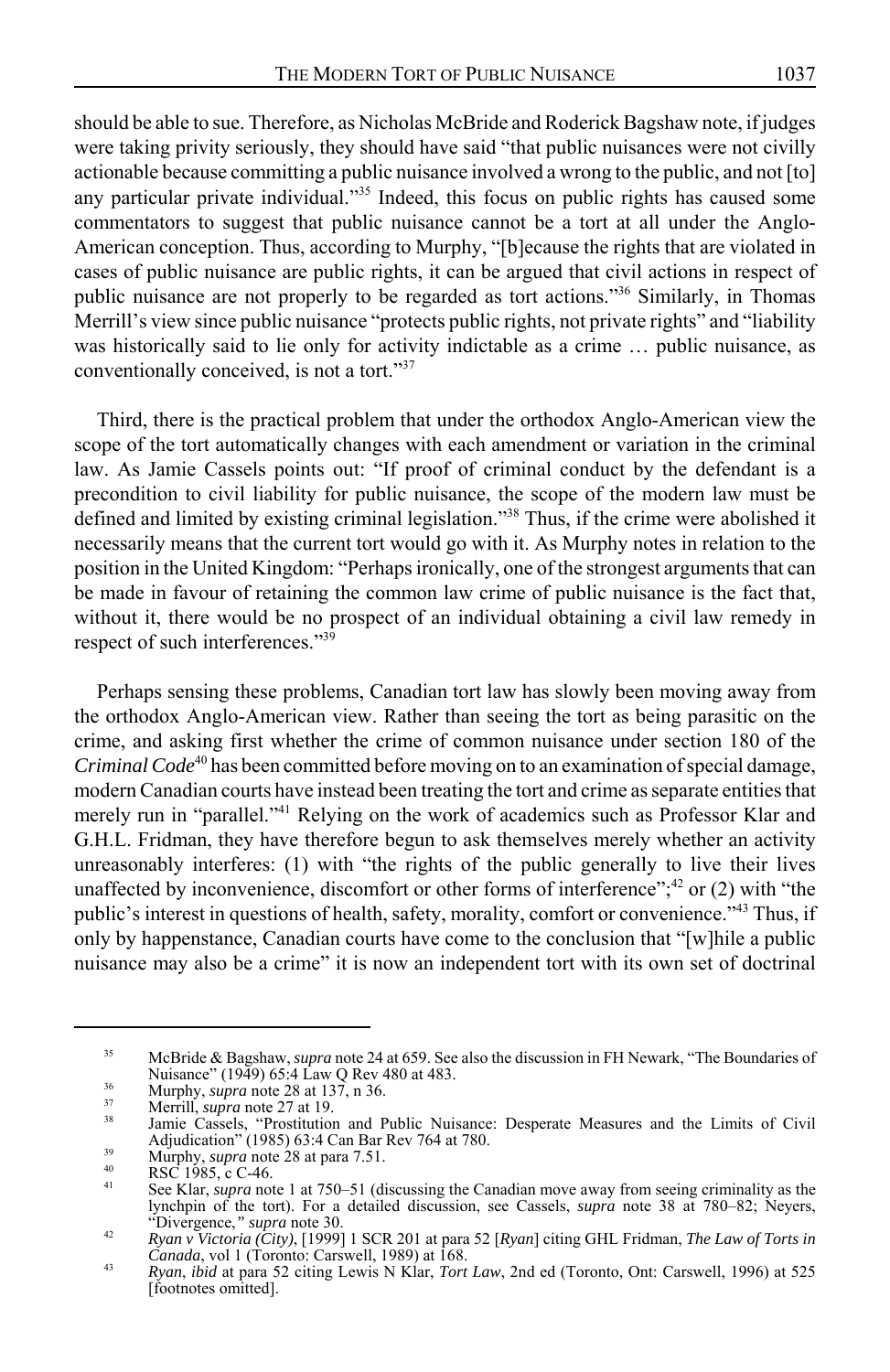requirements.44 While this eliminates the incoherence and privity problems of the orthodox Anglo-American view, it creates a different problem. As others have noted, a tort of this nature is extraordinarily wide, protecting a right not to have one's life unreasonably interfered with.45 Indeed, if these vague rights or "social interests" are taken seriously as grounding liability,<sup>46</sup> the tort of public nuisance threatens to swallow much of the rest of the law of torts, obliterating longstanding distinctions between the traditional personal and proprietary causes of action.47 As Spencer rhetorically asked: "With such a broad concept in existence, backed with such broad remedies, what need have we of any other ... torts?"<sup>48</sup> Thus, we seem to be left with a choice between a rights-base for the tort that is incoherent and inconsistent with principle or one that is overbroad and impermissibly vague.

What does *Tate & Lyle* have to say on the matter? Surprisingly, given its English origins, one would search in vain in the majority decision for any mention of the word "crime" or any discussion of the criminal law dimensions of the tort.<sup>49</sup> In fact, the lack of any such discussion was one of the primary criticisms made by Geoffrey Samuel in his comment on their Lordships' decision.<sup>50</sup> Nor is there any wide-ranging discussion of the health, safety, morality, comfort, or convenience of the public. Instead of these being the foundation for the Court's attention, the decision is clear on the rights-base protected by the tort. As Lord Templeman stated: "The Thames is a navigable river over which the public have the right of navigation, that is to say, a right to pass and repass over the whole width and depth of water in the river."<sup>51</sup> He continued: "The construction of the ferry terminals interfered with the public right of navigation over the Thames…. This interference with the public right of navigation caused particular damage to Tate & Lyle because vessels of the requisite dimensions were unable to pass and repass over the bed and foreshore between" its two jetties.52 Thus, in their Lordships' view, the tort of public nuisance protected the public right to pass and repass on navigable waters.

Although to modern ears talk of "public rights" seems to open the possibility of "broad" and far-reaching claims,<sup>53</sup> in traditional common law the concept of a public right is one that is restrained and limited. The common law only clearly recognizes three public rights

- 
- 
- para 37.<br>
Soborne M Reynolds Jr, "Public Nuisance: A Crime in Tort Law" (1978) 31:2 Okla L Rev 318 at 339.<br>
46<br>
Cassels, *supra* note 28 at 784.<br>
<sup>47</sup> See Murphy, *supra* note 28 at paras 1.46. For a similar view, see Bee
	- *supra* note 3 at 545 where he states: In order to succeed in a claim for particular damage caused to them by a public nuisance Tate  $\&$ Lyle must first establish that the L.C.C. … did an act of which *every* member of the public wishing to exercise his public right of navigation on the Thames at the place where the additional silting occurred could complain, and in respect of which the Attorney-General, either ex officio or on the relation of such a member of the public, would be entitled to bring a civil action to restrain.

<sup>44</sup> *British Columbia v Canadian Forest Products Ltd*, 2004 SCC 38, [2004] 2 SCR 74 at paras 67–68. See also *Ryan*, *ibid* at para 52; *Susan Heyes Inc v Vancouver (City)*, 2011 BCCA 77, 329 DLR (4th) 92 at

Samuel, *supra* note 23.<br>
Tate & Lyle, *supra* note 3 at 537.<br>
Tate & Lyle, *supra* note 3 at 537.<br>
Tate & Lyle, *supra* note 3 at 537.<br>
Tate .<br>
See e.g., the discussion in Allen M Linden & Bruce Feldthusen, *Canadian Tor* LexisNexis, 2011) at 572; Wilfred Estey, "Public Nuisance and Standing to Sue" (1972) 10:3 Osgoode Hall LJ 563 at 564.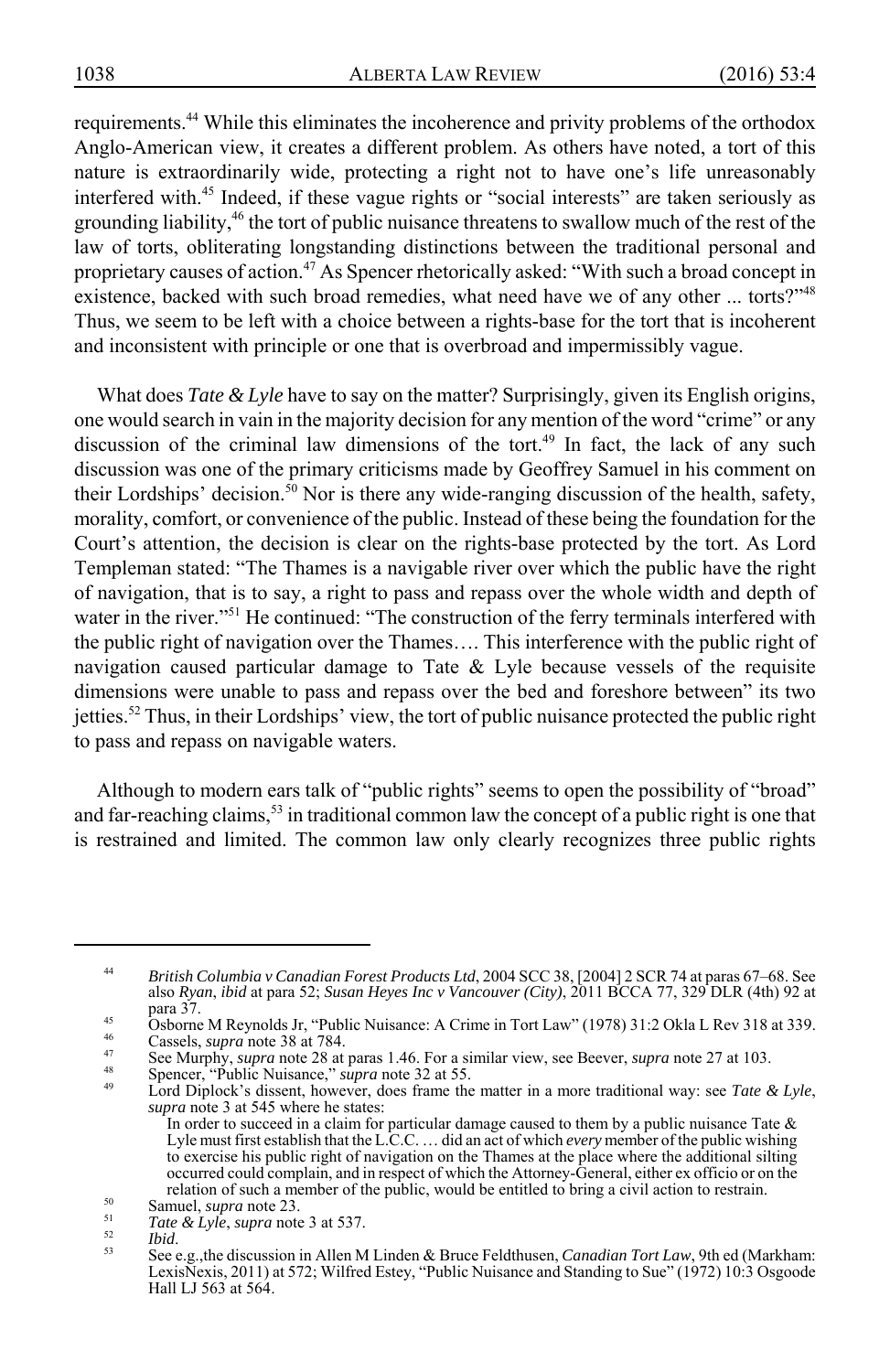properly so-called. These are: (1) the right to pass and repass on public highways;<sup>54</sup> (2) the right to pass and repass on navigable waters;<sup>55</sup> and (3) the right to fish in the high seas and other public bodies of water.<sup>56</sup> Attempts to have the number of public rights expanded have, so far, been decisively rebuffed.<sup>57</sup> Interestingly, the passage rights have often been described as being in the nature of, or akin to, easements.<sup>58</sup> They are said "to be akin to" since unlike an easement proper, this easement does not require a dominant tenement but rather is enjoyed by all Her Majesty's subjects.<sup>59</sup> Similarly, the fishing right has often been described as being akin to, or in the nature of, a profit à prendre or common of piscary.<sup>60</sup> Thus, when one abstracts away from the particulars of *Tate & Lyle*, a conceptually coherent and properly limited tort appears to take shape: the tort of public nuisance protects rights, akin to easements and profits, that subjects enjoy over public property that arise merely by their being resident in the jurisdiction.<sup>61</sup> Viewed in this way, private nuisance and public nuisance are analogues of each other. Private nuisance protects rights that people have both over their own land and the privately held land of others (such as easements and profits); public nuisance protects rights that people have (in the nature of easements and profits) over public property.

What about the concern with privity mentioned earlier? Does a tort centred on public rights mean that the only proper plaintiff would be the Attorney General suing as representative of the public? This result does not flow inexorably from the fact the rights are called 'public' since public is an ambiguous term when used to describe this form of liability. These rights are *public* in the sense that they (1) affect public land and (2) are vested in every member of the public because those members of the public are resident in the jurisdiction.

<sup>54</sup> See e.g. *Vancouver (City of) v Burchill*, [1932] SCR 620, Rinfret J ("[i]t is idle to say that the municipality has no … rights upon its streets. It holds them as trustee for the public. The streets remain subject to the right of the public to 'pass and repass'; and that character, of course, is of the very essence of a street" *ibid* at 625); *Jacobs v London County Council*, [1950] AC 361 (HL (Eng)) at 375; and the

authority cited in note 58, below. <sup>55</sup> See *Steamship Eurana v Burrard Inlet Tunnel and Bridge Co*, [1931] 1 AC 300 at 305 (PC); *Denaby and Cadeby Main Collieries Ltd v Anson* (1910), [1911] 1 KB 171 (CA) [*Denaby and Cadeby*] and

authority cited in note 58, below. <sup>56</sup> See e.g. *Malcomson v O'Dea* (1863), 10 HLC 593; *British Columbia (AG) v Canada (AG)*, [1914] AC 153 (PC) [*AG BC*]; *Canada (AG) v Quebec (AG)* (1920), [1921] 1 AC 413 (PC); *R v Gladstone*, [1996]

<sup>2</sup> SCR 723; *Isle of Anglesey County Council v Welsh Ministers*, [2009] EWCA Civ 94, [2010] QB 163. <sup>57</sup> See *Blundell v Catterall* (1821), 106 ER 1190 (subjects do not have a public right to pass over the foreshore for the purpose of bathing in the sea); *Lord Fitzhardinge v Purcell*, [1908] 2 Ch 139 (subjects do not have a public right to enter upon the foreshore or bed of navigable waterways for the purpose of killing wild fowl, nor a public profit à prendre to take such fowl); *Denaby and Cadeby*, *supra* note 55 (subjects do not have a public right to permanently moor supply ships in navigable waterways). In *Denaby and Cadeby*, Fletcher Moulton LJ forcibly held: "there is no authority whatever for the proposition that the lands under the sea are subject to any other public rights than those of navigation

and fishing" (*ibid* at 201).<br><sup>58</sup> See e.g. *DPP v Jones*, [1999] 2 AC 240 at 268 (HL (Eng)) [*Jones*]; see also *Harrison v Duke of Rutland* (1892), [1893] 1 QB 142 at 154 (CA); *Wood v Esson* (1883), [1884] 9 SCR 239 at 252; *Ward v* Grenville (Township of) (1902), 32 SCR 510 at 528; Tanguay v The Canadian Electric Light Co (1908),<br>40 SCR 1 at 20; Quyon Milling Co v EB Eddy Co, [1926] SCR 194 at 196; Saumur v Quebec (City of),<br>[1953] 2 SCR 299 at 325;

*<sup>(</sup>Ontario)*, [1961] SCR 486 at 501.<br><sup>59</sup> *Jones, ibid* at 268–69.<br><sup>60</sup> See Charles Harpum, Stuart Bridge & Martin Dixon, *Megarry & Wade: The Law of Real Property*, 8th ed (London, UK: Sweet & Maxwell, 2012) at § 27-069 the "public right which most closely resembles<br>a profit is the right of the public to fish in the sea and all tidal waters" [footnotes omitted]. See also<br>*Reference re Bri* 

<sup>&</sup>lt;sup>61</sup> [2014] EWCA Civ 846, [2015] Ch 547 (Eng) at para 5. <sup>61</sup> For a similar view, see Cassels, *supra* note 38 (noting "that at the core of public nuisance lies a concern to protect the use and enjoyment of public resources and facilities" at 784).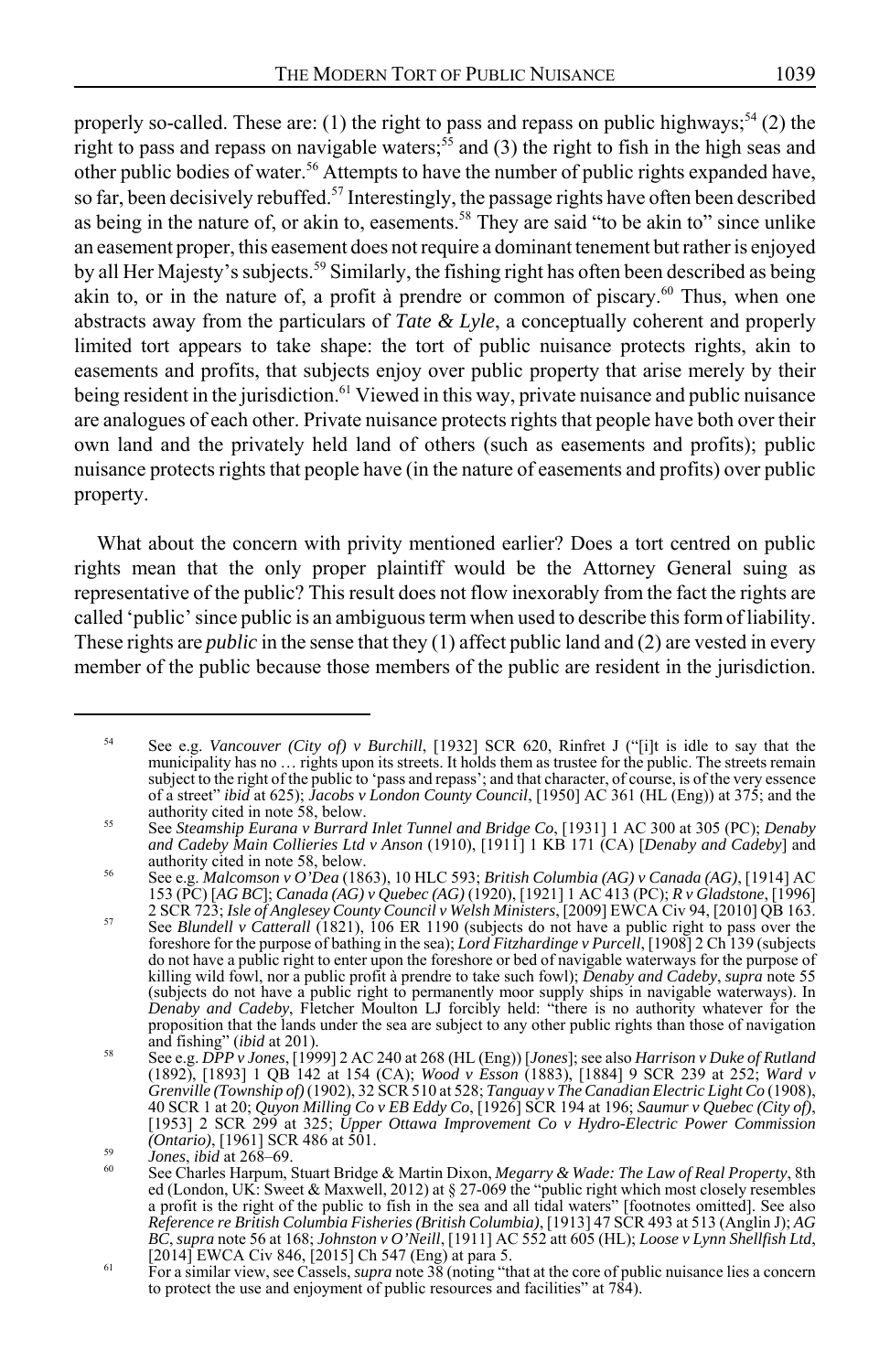These rights are *private* in the sense that every member of society can enforce their passage or fishing rights in the civil courts and be awarded damages for their infringement (provided, as we will see, that certain prerequisites are met). That this view of the tort is implicit in their Lordships' decision in *Tate & Lyle* is confirmed when one examines the criticism made by Michael Jones:

First, did the siltation even amount to a public nuisance? … There was no indication in the report of the extent of the siltation, or whether other members of the public were obstructed in their use of the highway for passage and re-passage. The main shipping channel was apparently clear; at least, the plaintiffs did not complain of any obstruction to it. Thus, there was no indication that the public had in fact been impeded in their right of passage, as opposed to a technical infringement of the right. It is a strange interference with public rights that only affects one individual.<sup>62</sup>

Here we see Jones essentially criticizing the Court for allowing an action when there was no evidence that a representative and large enough group of people had been interfered with. Therefore, one could not say that this representative group constituted "the public" nor that "the right of the public" had been interfered with. If, however, one views an action in public nuisance as one that protects a right that each and every subject enjoys merely because he or she is a member of a given polity, then the fact that other subjects did not share in this discomfort is neither here nor there — the fact that the right of one subject was interfered with is enough for that person to sue. Thus, given that their Lordships allowed the plaintiff to succeed on these facts, they implicitly accepted that 'public rights' are simultaneously public and private in the way we suggest. Understood in this way, the rights-base recognized in *Tate & Lyle* is coherent, properly limited, and consistent with the basic private law principle that only the right holder is entitled to bring an action to vindicate a right (unlike the current Anglo-American or Canadian formulations of the tort).

## **B. SPECIAL DAMAGE: PARTICULARITY**

It is trite law "that an individual who is adversely affected by a public nuisance may not sue in tort unless he can show that he has suffered [special damage] over and above that suffered by the general public."<sup>63</sup> What constitutes special damage, however, has been clouded with uncertainty "for more than four centuries"<sup>64</sup> and is "far from [a] clear-cut concept."65 Moreover, as the Ontario Court of Appeal noted in *Drake v. Sault Ste Marie Pulp and Paper Co.*, "[i]t is not easy to reconcile all the cases which have been decided on this subject."<sup>66</sup> According to the traditional judicial formulations of the test, damage will qualify as special if it is substantial, direct, and particular.<sup>67</sup> One of the main debates surrounds the requirement of 'particularity'— for example, does the plaintiff have to prove that their injury

<sup>&</sup>lt;sup>62</sup> Jones, *supra* note 2 at 345 [footnote omitted].<br><sup>63</sup> Gilbert Kodilinye, "Public Nuisance and Particular Damage in the Modern Law" (1986) 6:2 LS 182 at 182.<br><sup>64</sup> Walsh v Ervin, [1952] VLR 361 (Sup Ct) at 367.<br><sup>65</sup> Murphy, *supra* note 27 at para 7.18.<br><sup>66</sup> (1898), 25 OAR 251 at 256 [*Drake*]. See also *Overseas Tankship UK Ltd v Miller Steamship Co Pty*,

<sup>[1967] 1</sup> AC 617 (PC) [*The Wagon Mound No 2*] ("[t]he authorities … are numerous and exceedingly

difficult to reconcile" at 635). <sup>67</sup> *Benjamin v Storr* (1874), 9 LR CP 400 at 406; *Ireson v Holt Timber Co*, (1913) 18 DLR 604 at 608–609 (Ont CA); *The Wagon Mound No 2*, *ibid* at 635–36; *BC Express Co v Grand Trunk Pacific R Co* (1916), 27 DLR 497 (BCCA).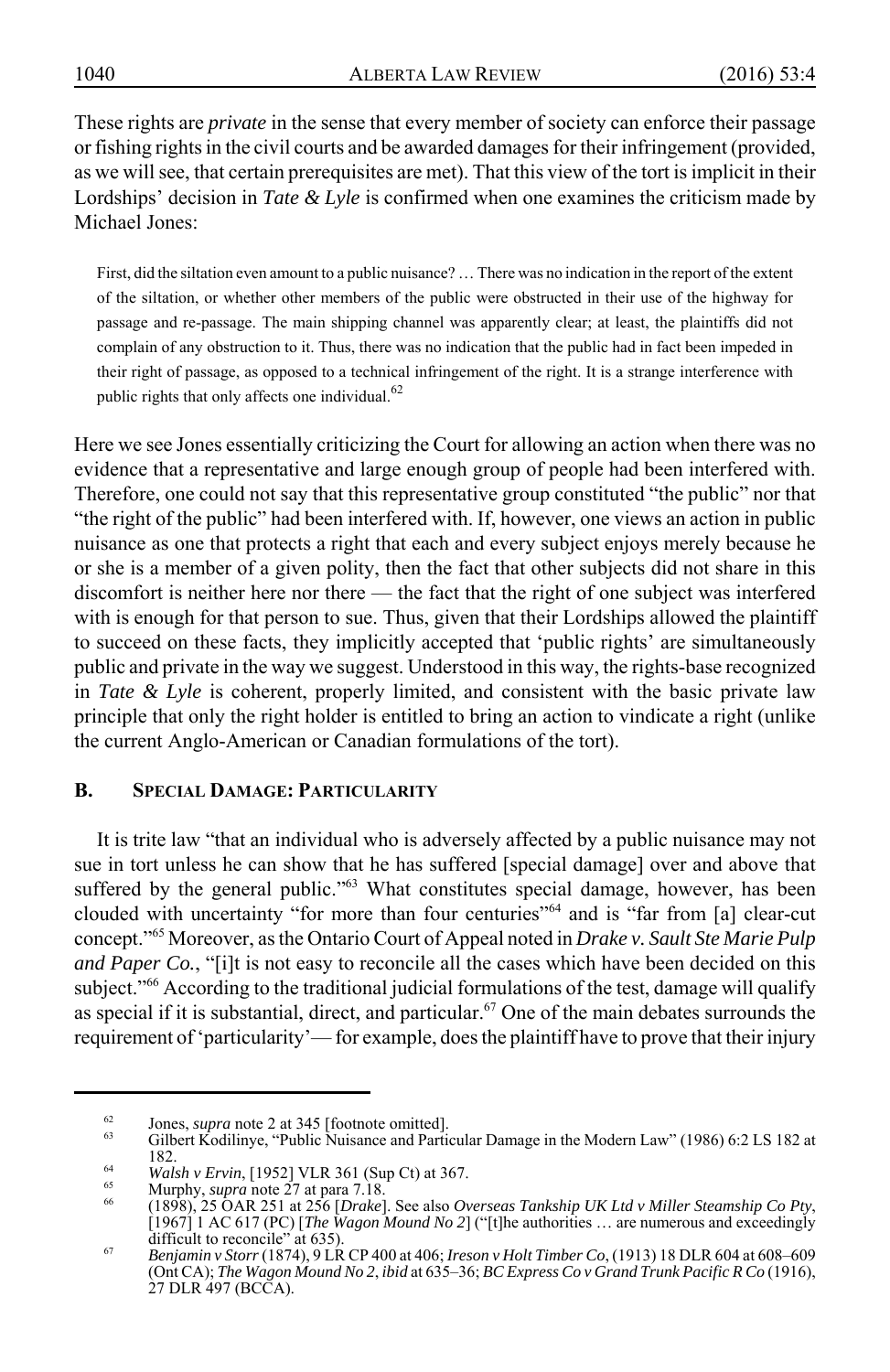is different in kind from that suffered by the rest of the public or does proof that the damage is greater in extent or degree suffice?

If one examines Canadian textbooks, one will generally find a discussion of this issue that takes the following form: in earlier times a difference of degree seemed to suffice whereas in modern Canadian law, as a result of *Hickey v. Electric Reduction Co. of Canada Ltd.*68 and *Stein v. Gonzales*,<sup>69</sup> a difference in kind must be established.<sup>70</sup> It is then usual to have some criticism of this aspect of the special damage rule for rendering the tort "ineffective" and some indication that a different rule should prevail.<sup>71</sup> For example, as Collins and McLeod-Kilmurray state:

From the environmental policy perspective, the special injury rule has the perverse effect of narrowing the range of possible plaintiffs as the scale of harm (and therefore the number of persons similarly affected by it) increases. It may therefore be time for common law courts to consider creating a form of public interest standing in the context of public nuisance. $^{72}$ 

What does the majority decision in *Tate & Lyle* say about this debate? Interestingly, it bypasses it altogether. Rather than engage in an attempt to classify the damage suffered as different in kind or extent, it instead utilizes a different rule: "An individual who suffers damage resulting from a public nuisance is, as a general rule, entitled to maintain an action."<sup>73</sup> In his case note, Jones is markedly critical of this move by the Court, saying that this statement of the law was both "laconical" and "inaccurate."<sup>74</sup> He continues:

Only the individual who has sustained damage over and above that suffered by the rest of the public has an action, and it has been an open question whether the plaintiff's damage has to be different in kind from that suffered by the public or merely different in degree. … Lord Templeman considered that Tate & Lyle had sustained particular damage … . How did [Tate & Lyle's] injury differ from that suffered by the public, who, had they wished to navigate that particular part of the river with similar vessels, would have been unable to do so? No doubt the plaintiffs' inconvenience was greater in degree than that of the public at large, since they wanted to use that part of the river more than anyone else, but is that sufficient?<sup>75</sup>

While we agree with Jones that the statement of their Lordships is inaccurate if it was meant to accommodate all three aspects of the special damage inquiry (i.e., substantiality, directness, and particularity), we do not agree that it is an inaccurate understanding of the concept of particularity. In fact, we contend that it is a return to the true principles that were once applied by the common law courts.

<sup>&</sup>lt;sup>68</sup> (1971), 2 Nfld & PEIR 246 (SC (TD)) [Hickey].<br>
<sup>69</sup> (1984), 14 DLR (4th) 263 (BCSC) [*Stein*].<br>
<sup>70</sup> See e.g. Klar, *supra* note 1 at 753–56; GHL Fridman et al, *The Law of Torts in Canada*, 3rd ed (Toronto: Carswell, 2010) at 194–97; Philip H Osborne, *The Law of Torts*, 4th ed (Toronto, Ont: Irwin Law, 2011) at 399–400; Lynda Collins & Heather McLeod-Kilmurray, *The Canadian Law of Toxic Torts* (Toronto:

<sup>&</sup>lt;sup>71</sup> Klar, *ibid* at 753. See also Osborne, *ibid* at 400 and the discussion in Denise E Antolini, "Modernizing Public Nuisance: Solving the Paradox of the Special Injury Rule" (2001) 28:3 Ecology LQ 755. <sup>72</sup> Collins & McLeod-Kilmurray, *supra* note 70 at 55. For a similar view, see John PS McLaren, "The

Common Law Nuisance Actions and the Environmental Battle: Well-Tempered Swords or Broken Reeds?" (1972) 10:3 Osgoode Hall LJ 505 at 515; Estey, *supra* note 53 at 582.<br> *Tate & Lyle*, *supra* note 3 at 537.<br> *Jones, supra* note 2 at 346.<br> *Ibid* [footnotes omitted].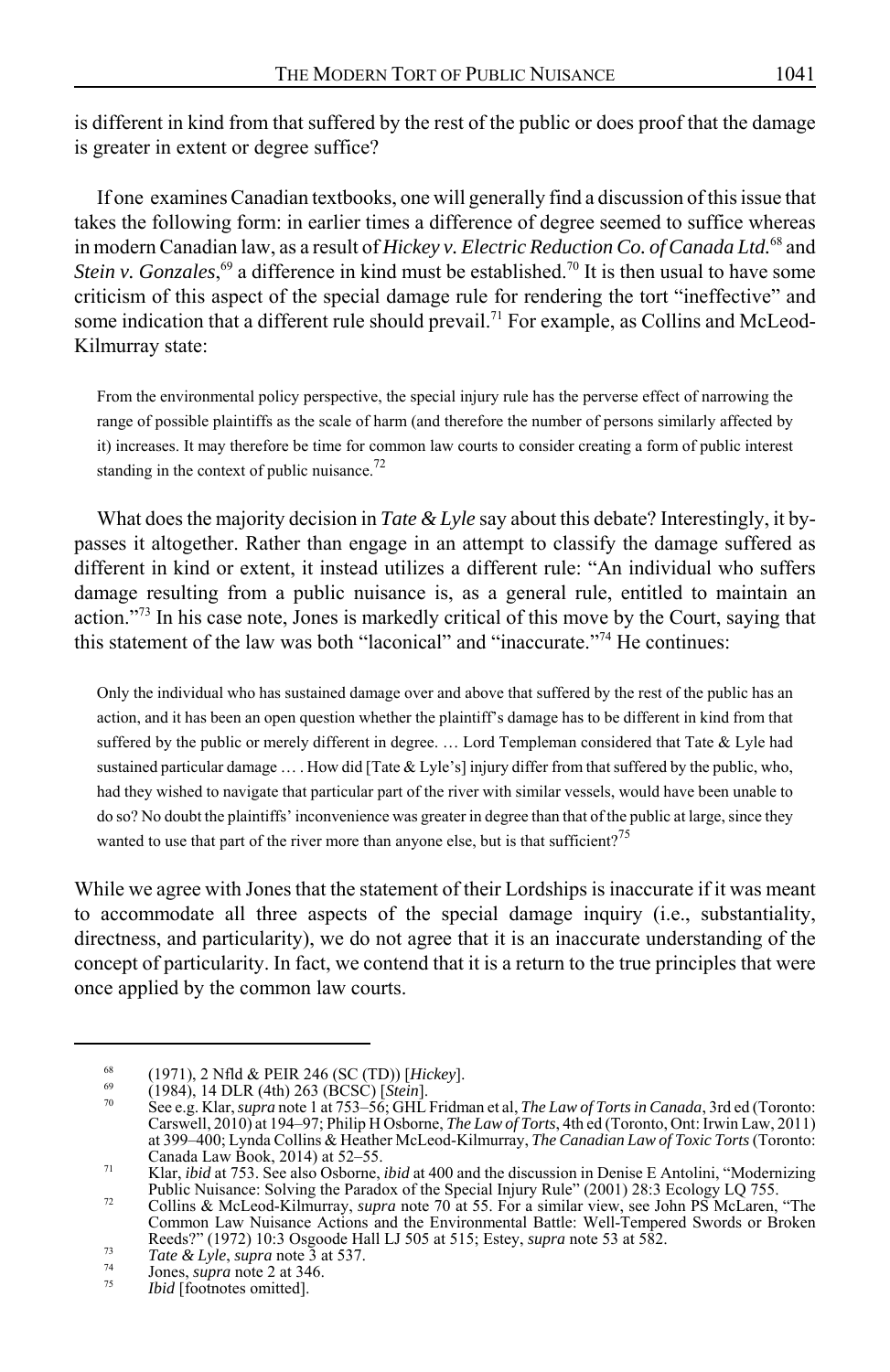In a largely forgotten two-part article published in 1915, Jeremiah Smith, one of "the leading torts theorists of the late nineteenth century,"76 extensively examined the traditional English cases (such as *Rose v. Miles*, <sup>77</sup> *Iveson v. Moore*, <sup>78</sup> *Maynell v. Saltmarsh*, <sup>79</sup> *Hart v.* Basset,<sup>80</sup> Greasly v. Codling, <sup>81</sup> and *Chichester v. Lethbridge*<sup>82</sup>) in relation to particularity. <sup>83</sup> He concluded that the best understanding of these cases was that a plaintiff could bring an action in public nuisance "consequent upon his exercise of a public right being interfered with, and distinct from the [mere] fact that it is interfered with" provided that the plaintiff could prove that he or she suffered actual pecuniary loss.<sup>84</sup> Thus, the important distinction for Smith was between theoretical damage (for which no recovery was allowed) and actual pecuniary loss (for which recovery was allowed). Therefore, public nuisance was similar to private nuisance or negligence in that it was not actionable per se; "[A]ctual loss, proved as a matter of fact, is the gist of the private action."85 He argued that later Anglo-American courts had misinterpreted the distinction between theoretical and actual damage and been led astray by sterile and misleading appeals to concepts like "kind" or "degree" of damage. But as Smith stated, "all these expressions … are objectionable, as giving some color to the erroneous idea that the damage must be exclusive; *i.e.*, that the plaintiff must be the only one to suffer damage of that description from the same cause."<sup>86</sup>

That the Canadian law was once wholly consistent with Smith's understanding can be demonstrated by an examination of the appellate jurisprudence prior to the conclusion of the First World War. In several cases, the Ontario appellate courts clearly allowed recovery for damages that would have been disallowed under the "difference in kind" mantra employed in *Hickey* and *Stein*. 87 Perhaps the leading decision of that group is *Rainy River*. 88 The defendant utilized its dam to pen back water from entering into the Rainy River in order to generate electricity. The plaintiff owned and operated a steamship that transported passengers and goods along the river. As a result of the defendant's actions, the water level was lowered to such an extent that it was impossible for the plaintiff to navigate its steamship on the river. The plaintiff sued to recover its lost profits. The defendant contended that "the injury complained of by the plaintiffs was not different from that suffered by all persons navigating the river"89 and consequently the conduct of the defendants was not actionable by the plaintiff. The Court disagreed and relied on the principles explained in *Rose v. Miles*. In that

<sup>&</sup>lt;sup>76</sup> See G Edward White, "The Integrity of Holmes' Jurisprudence" (1982) 10:3 Hofstra L Rev 633 at 643.<br>
<sup>77</sup> (1815), 105 ER 773 (KB).<br>
(1792), 91 ER 1224 (KB).<br>
(1685), 83 ER 1278 (KB).<br>
(1824), 130 ER 194 (KB).<br>
(1824),

<sup>1 [</sup>Smith, Part One]; Jeremiah Smith, "Private Action for Obstruction to Public Right of Passage

<sup>&</sup>lt;sup>84</sup> Smith, Part One, *ibid* at 11 (citing Sir Frederick Pollock, *The Law of Torts: A Treatise on the Principles of Obligations Arising from Civil Wrongs in the Common Law: To Which is Added the Draft of a Code of Civil Wrongs prepared for the Government of India*, 6th ed (London, UK: Stevens and Sons, 1901) at 612). <sup>85</sup> *Ibid* at 13 citing *Piscataqua Navigation Co v New York, NH & HR Co*, 89 F 362 at 363 (Mass D 1898),

Brown J. <sup>86</sup> *Ibid* at 11. <sup>87</sup> See e.g. *Crandell v Mooney* (1873), 23 UCCP 212 (Ont CP) [*Crandell*], *Drake*, *supra* note 66; *Rainy*

*River Navigation Co v Ontario and Minnesota Power Co* (1914), 26 OWR 752 (SC (AD)) [*Rainy River*]; *Rainy River Navigation Co v Watrous Island Boom Co* (1914), 26 OWR 456 (Sup Ct (AD)) [*Watrous*].<br><sup>89</sup> *Ibid* at 851.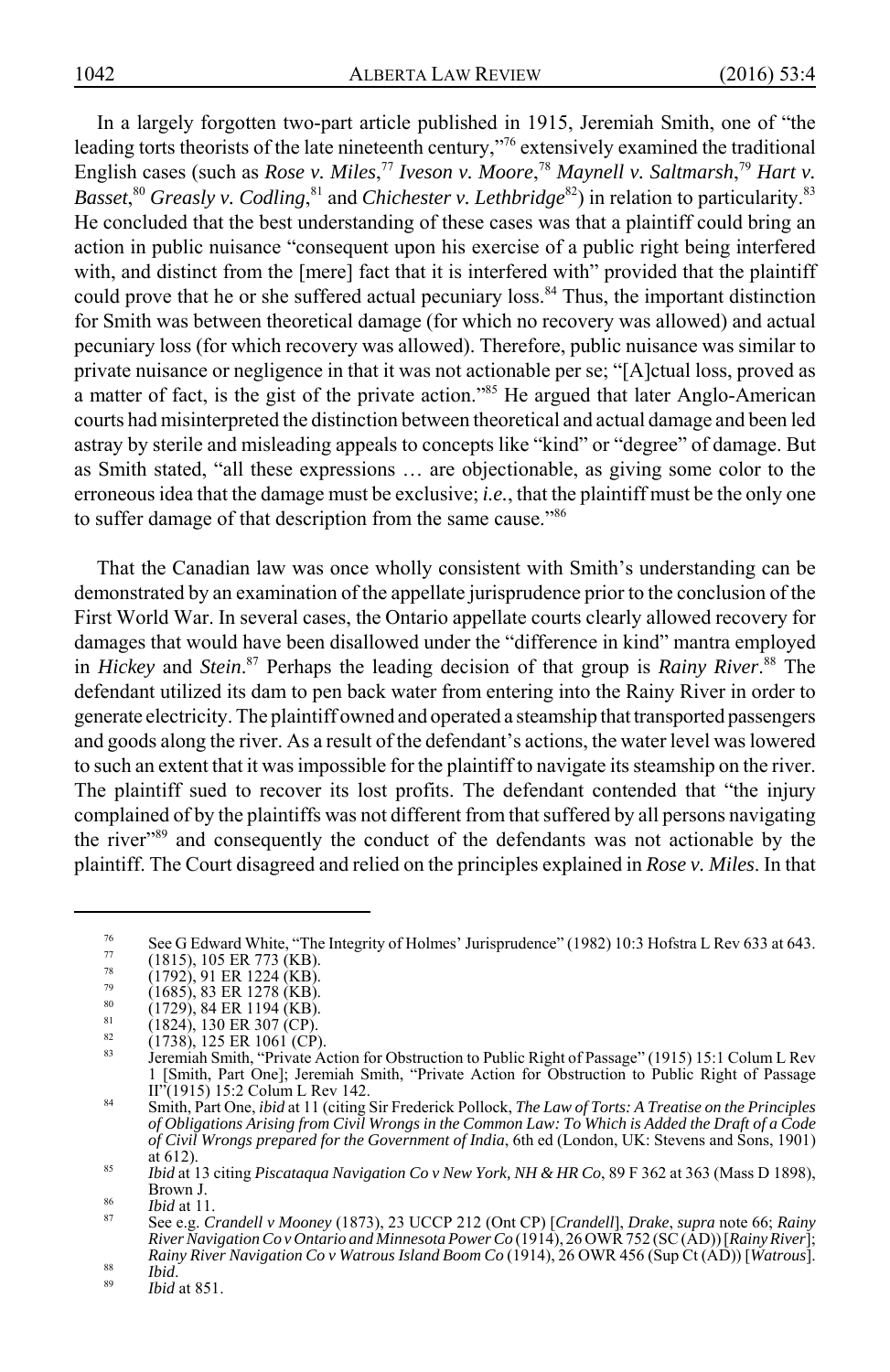case, which involved a bargeman being put to extra expense by a defendant who wrongfully blocked a navigable waterway, Lord Chief Justice Ellenborough said:

[T]he damage might be said to be common to all, but … the plaintiff was in the occupation, if I may so say, of the navigation; he had commenced his course upon it, and was in the act of using it when he is obstructed. It did not rest merely in contemplation. Surely this goes one step farther; this is something substantially more injurious to this person, than to the public at large.… If a man's time or his money are of any value, it seems to me that this plaintiff has shewn a particular damage. $90$ 

As the Court in *Rainy River* noted, the plaintiff should prevail since "[t]he general principle thus laid down in *Rose v. Miles* has been generally adopted as a correct exposition of the law and is, I think, applicable to the present case."<sup>91</sup>

Thus, *Tate & Lyle* deserves to be seen as a landmark case since it cuts through the current misleading tendency to think of particularity through the lens of differences in kind that seems to have been imported into Canada under the influence of American cases and the attempted academic rationalizations of that law.92 Rather than following this view, *Tate & Lye* re-establishes the distinction that has always been implicit in Anglo-Canadian tort law between theoretical damage to a public right (for which no recovery is allowed) and actual pecuniary loss consequential on the infringement of a public right (for which recovery is allowed). $93$ 

As we mentioned above, however, particularity is only one of three aspects of the special damage inquiry and a complete picture of the doctrine requires an examination of the concept of directness as well. This is a task to which we will turn to in our next section on pure economic loss. Before moving on, we should indicate (for the sake of completeness) that the substantiality criteria of special damage goes not to quantum, as is sometimes thought, but to whether what the plaintiff actually encountered was more than a trivial interference with his or her passage or fishing rights.<sup>94</sup> Much like claims in private nuisance relating to private easements and profits, these rights are only protected from interferences that have a modicum of seriousness.95 This recognizes that these rights are shared among all of the public and therefore the legal system's rule must accommodate the shared use of all its subjects. As the Court in *Crandell* held:

Every person has an undoubted right to use a public highway, whether upon the land or water, for all legitimate purposes of travel and transportation; and if, in doing so ... he necessarily and unavoidably

<sup>&</sup>lt;sup>90</sup> *Rose v Miles, supra* note 77 at 774.<br><sup>91</sup> *Rainy River, supra* note 87 at 756.<br><sup>92</sup> See especially Prosser, *supra* note 25. For an early judicial rejection of this importation, see *Drake*,<br>*supra* note 66 at 259–61

*supra* note 66 at 259–61. <sup>93</sup> Accord Linden & Feldthusen, *supra* note 53 at 574; Carolyn Sappideen & Prue Vines, eds, *Fleming's The Law of Torts*, 10th ed (Pyrmont, NSW: Lawbook, 2011) at 491. For a similar view, see GHL Fridman, "The Definition of Particular Damage in Nuisance" (1953) 2:3 U West Austl Annual L Rev

<sup>490</sup> at 503. <sup>94</sup> For examples of trivial interference, see *Whaley v Kelsey*, [1928] 2 DLR 268 (Ont SC (AD)) (stairs and verandah built so as to encroach on the sidewalk was not a public nuisance in light of municipality's offer to widen the footpath); *R v Betts* (1850), 16 QB 1022.<br>See *Colls v Home and Colonial Stores Ltd*, [1904] AC 179 (HL (Eng)); *Nicholls v Ely Beet Sugar* 

*Factory Ltd*, [1936] 1 Ch 343 (CA); *Fallowfield v Bourgault* (2003), 68 OR (3d) 417 (CA); Donal Nolan, "'A Tort Against Land': Private Nuisance as a Property Tort" in Donal Nolan & Andrew Robertson, eds, *Rights and Private Law* (Oxford: Hart, 2012) 459 at 464.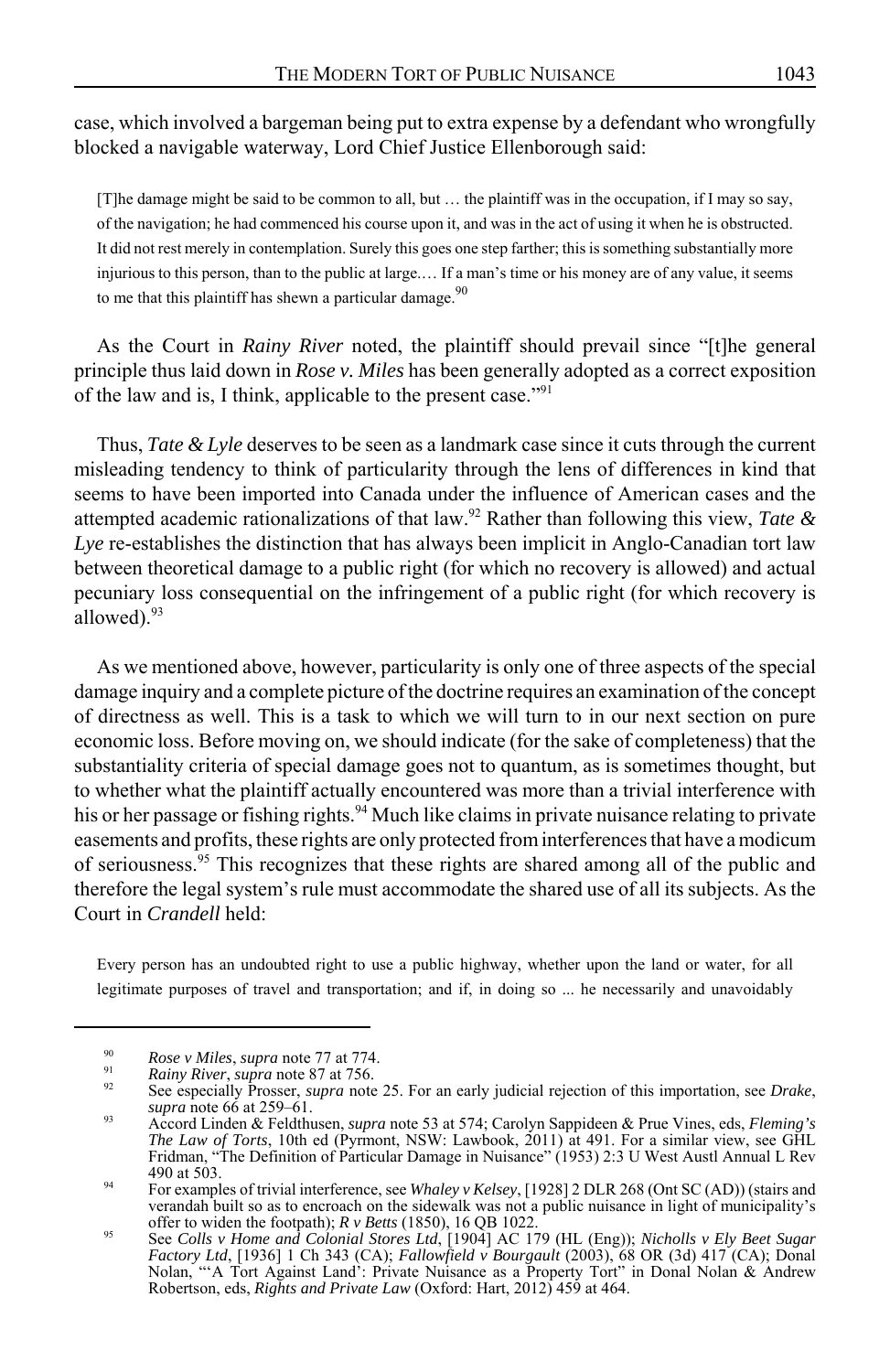[impedes or obstructs] another temporarily, he does not thereby become a wrongdoer, his acts are not illegal, and he creates no nuisance for which an action can be maintained.<sup>96</sup>

# **C. SPECIAL DAMAGE: PURE ECONOMIC LOSS AND DIRECTNESS**

One of the most surprising features of *Tate & Lyle*, at least for those who do not subscribe to a rights-based view of tort law, was that it allowed  $\text{\pounds}405,000$  in damage for pure economic loss without any mention of the proximity or policy factors that are usually examined when dealing with these issues in the tort of negligence.<sup>97</sup> As a result, some commentators (both judicial and academic) have suggested that the courts should be more attuned to the overlap between public nuisance and negligence in the future.98 For example, in *Ball v*. *Consolidated Rutile Ltd.* the Court stated: "It would be a quite unsatisfactory state of affairs if upon the same facts by pursuing an action for damages for public nuisance the plaintiffs were able to avoid satisfying the test of proximity and recover in nuisance damages for economic loss … which would not be recoverable in negligence."<sup>99</sup> Others have attempted to explain the absence of such discussions by suggesting that perhaps the policy factors are implicit in the special damages inquiry. As Professor Klar argued in relation to *Tate & Lyle*:

Economic loss recovery, which poses such a conundrum for the law of negligence, is evidently not of concern here. This may be explained by the fact that since the scope of recovery for public nuisance is already severely limited by the special damage requirement, the fear of indeterminate liability, which is present in the negligence law area, does not concern the courts in this area.<sup>100</sup>

In any event, modern Canadian courts, under the influence of *Hickey* and *Stein*, have largely denied recovery for pure economic loss on the theory that such damage is not direct enough to be the subject matter of compensation.<sup>101</sup> Directness is a word, much like that of "public," which is susceptible to multiple meanings.<sup>102</sup> Sometimes the word is seemingly used to capture the old distinction between trespass and case. In *McRae v. British Norwegian Whaling Ltd.* the Court stated:

It is not enough for the plaintiffs to show that their business is interrupted or interfered with, by the public nuisance, to enable them to maintain a private action against the defendants in respect thereof, for such

<sup>96</sup> *Supra* note 87 at 221, citing *Davis v Winslow*, 51 Me 264 at 297 (Sup Jud Ct 1863). See also *Harper v GN Haden & Sons Ltd* (1932), [1933] Ch 298 at 320 (CA):

The law relating to the user of highways is in truth the law of give and take. Those who use them must in doing so have reasonable regard to the convenience and comfort of others, and must not themselves expect a degree of convenience and comfort only obtainable by disregarding that of other people. They must expect to be obstructed occasionally. It is the price they pay for the

privilege of obstructing others. <sup>97</sup> See Jones, *supra* note 2 (the author criticizes Lord Templeman's failure to "differentiate between particular damage involving personal injury or breach of private rights of property, and intangible or

purely financial loss" at 347).<br>
See e.g. Spencer, "Public Nuisance," *supra* note 32 at 83; Paulden, *supra* note 23 at 74; *Hickey*, *supra* note 68 at 251–52.

<sup>&</sup>lt;sup>99</sup> (1990), [1991] Qd R 524 at 546.<br>
<sup>100</sup> Klar, *supra* note 1 at 755–56. For a similar view, see Estey, *supra* note 53 at 574–75.<br>
<sup>101</sup> Klar, *ibid* at 755.<br>
<sup>102</sup> For a discussion of some of these meanings, see Este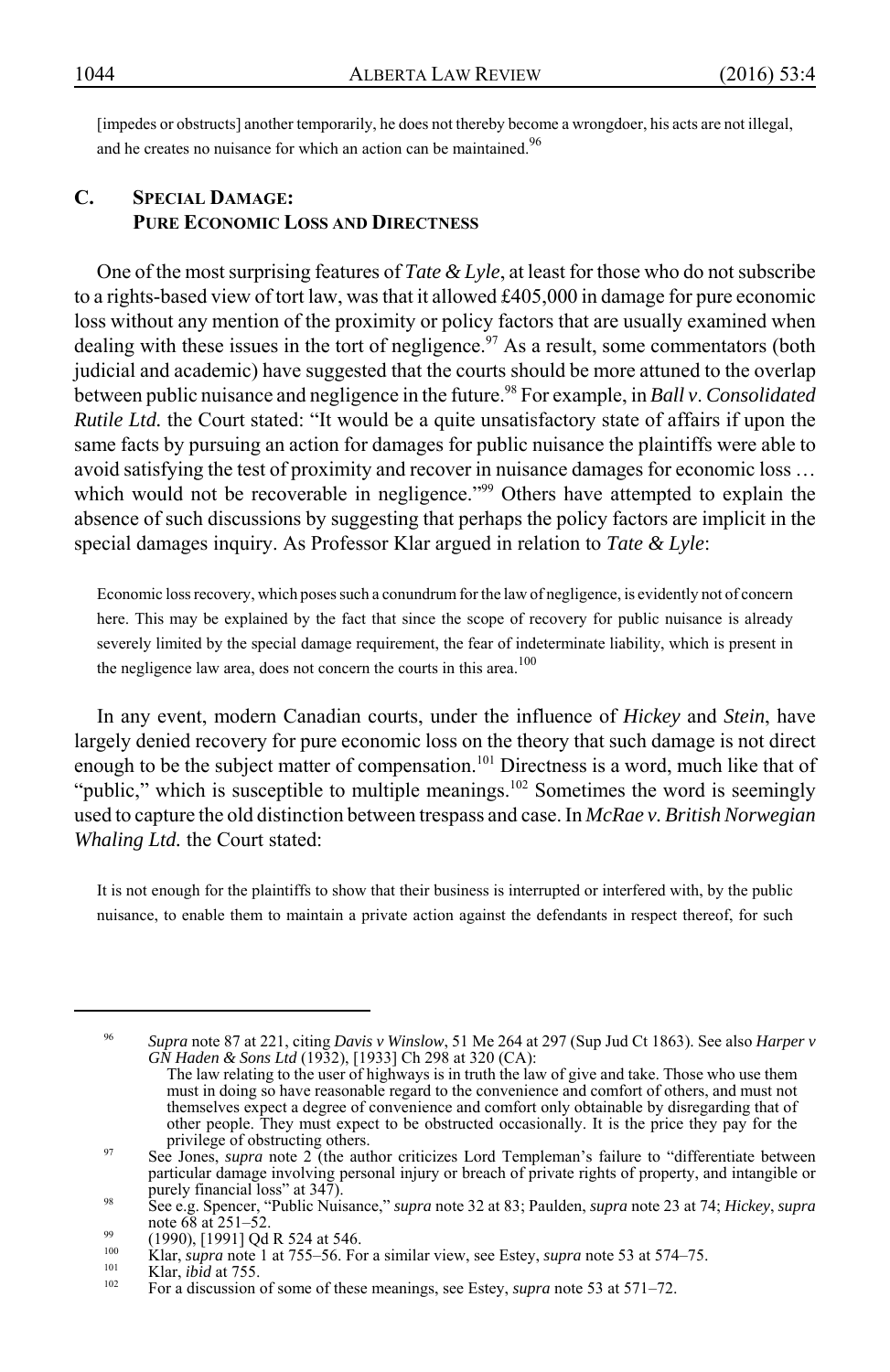interruption or interference is not a direct but merely a consequential damage resulting to them from the nuisance.103

That this cannot be the correct understanding of the concept in relation to the tort of public nuisance is pointed out by Kodilinye. As he argues,

the nuisance action has always been supposed to lie for consequential injury, in contrast with trespass which lies for direct damage. It might therefore be thought that it is of the essence of a nuisance action that the damage complained of will be consequential…. If injury must be direct and not consequential in order to qualify as particular damage, the words 'direct' and 'consequential' in this context must bear different meanings from those which they bear in differentiating between trespass and nuisance.<sup>104</sup>

In *Hickey* itself, the Court relied on the then recent English case of *SCM (United Kingdom) Ltd. v. WJ Whittall and Son Ltd.*105 for the proposition "that economic loss without direct damage is not usually recoverable at law."106 The distinction posited in *SCM* was that economic loss was, as a general matter, recoverable as 'direct' if it interfered with the property or person of the plaintiff and unrecoverable as 'indirect' if the loss flowed from the injury to the property or person of someone other than the plaintiff. Applied to the facts of *Hickey*, the Court's reasoning seemed to be that since the plaintiffs did not own the fish, their losses were indirect. As the Court stated: "it would be a matter of extreme difficulty to say what direct damages the plaintiffs could pin-point as deriving from the defendant's operations."<sup>107</sup>

The mistake of the Court in *Hickey* was to think in purely factual terms (property as opposed to not property, pure as opposed to consequential economic loss) without examining the underlying reasons why those facts matter. Properly interpreted, the common law does not generally have a problem with awarding pure economic losses since it does so routinely in actions for defamation or where the plaintiff and defendant are in a special relationship.<sup>108</sup> What the common law finds problematic is awarding damages that do not flow from the violation of a right, situations of *damnum absque injuria*. 109 Thus, the reason an action for pure economic loss fails in a typical negligence case is that the plaintiff cannot point to any right of his or hers (to bodily integrity or property, for example) that has been interfered with by the defendant. Conversely, the reason plaintiffs succeed in actions for defamation is that their reputation rights have been wrongfully interfered with by defendants.<sup>110</sup> Therefore, in situations where there has been a violation of the plaintiff's passage or fishing rights that causes consequential economic loss, courts such as those in *Tate & Lyle* and *Rainy River*

<sup>&</sup>lt;sup>103</sup> (1929), [1927-31] Nfld LR 274 (SC (AD)) at 283 [McRae].<br>
<sup>104</sup> Kodilinye, *supra* note 63 at 191.<br>
(1970), [1971] 1 QB 337 (CA) [SCM].<br>
<sup>106</sup> Hickey, *supra* note 68 at 372.<br> *Na Recognized in Hedley Byrne & Co Ltd* for Economic Loss in Tort Law" in David G Owen, ed, *Philosophical Foundations of Tort Law* (Oxford: Clarendon Press, 1995) 427; Beever, *supra* note 28 at 69–106. As Russell Brown argues: "Canadian courts' failure to insist that claimants seeking to recover pure economic loss demonstrate injury to a legally cognizable right is at the root of much of the difficulty that lawyers and judges have encountered in litigating and adjudicating such claims": Russell Brown, *Pure Economic Loss in Canadian*

*Negligence Law* (Markham: LexisNexis, 2011) at xi. <sup>110</sup> See Arthur Ripstein, *Private Wrongs* (Cambridge: Harvard University Press, 2016) at ch 7 (for a detailed examination of the right involved and what counts as a violation of it).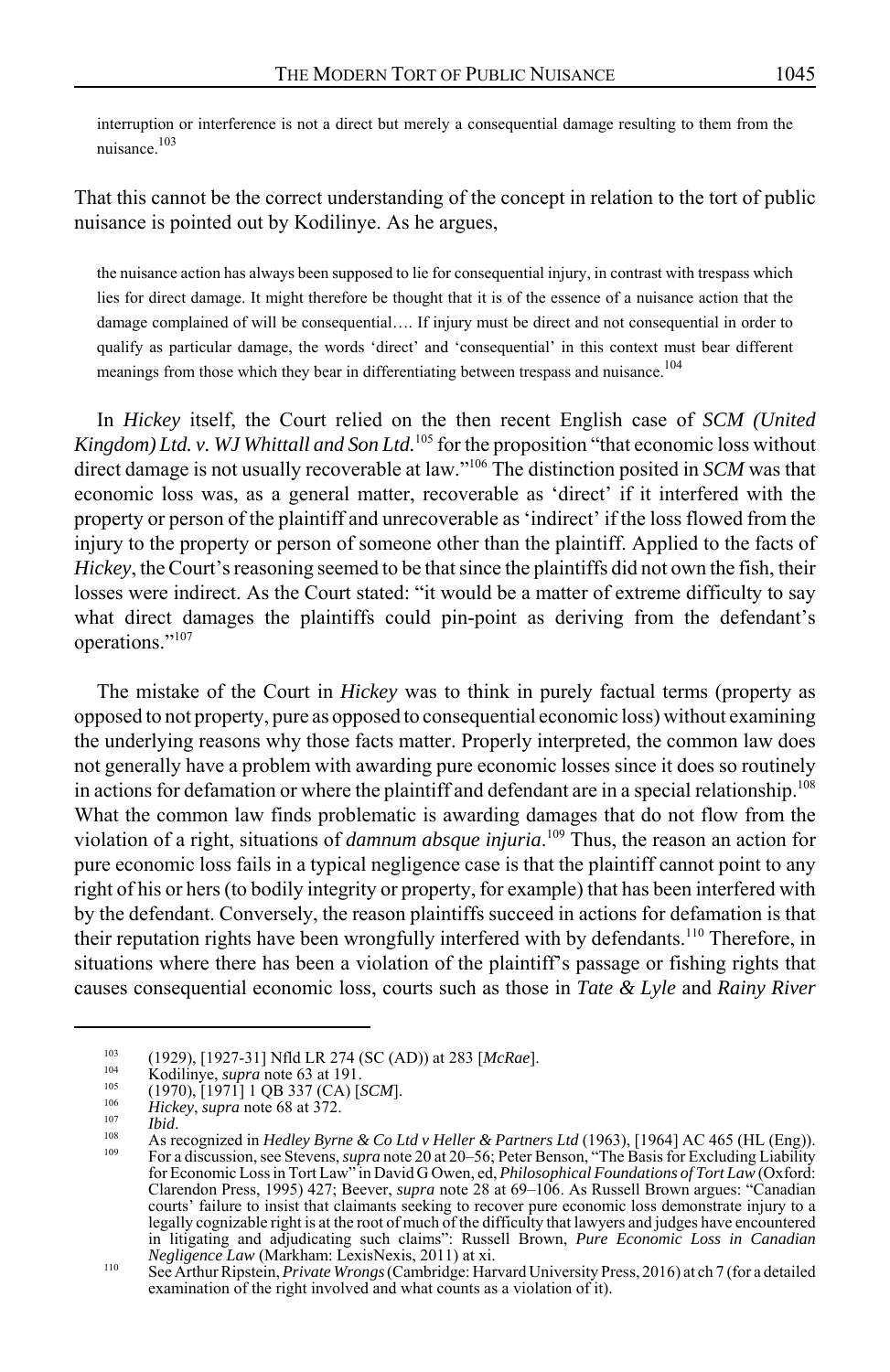(and the other similar Ontario appellate cases<sup>111</sup>) are correct to award damages for pure economic loss. The fact that the plaintiff cannot also recover in negligence or private nuisance is neither here nor there. Consequently, *Tate & Lyle* deserves to be seen as a landmark case since the recovery it allows instantiates the correct view of the recovery of pure economic loss in public nuisance, one that coheres with the best understanding of its recovery throughout the whole of the law of torts.

What then of the concept of directness? Does it have a role to play in the analysis of pure economic loss in public nuisance or in the special damage inquiry? The answer is that it does, but one that is different than the role that directness or remoteness plays in other areas of tort law.<sup>112</sup> When one follows all the citations and vague references to "a long series of cases under Expropriation Acts<sup>"113</sup> back to their ultimate sources as one of us has done,<sup>114</sup> one arrives at the House of Lords decision in *Ricket v. Directors of the Metropolitan Railway Company*. <sup>115</sup> The plaintiff was a publican in London. Under statutory authority granted to the defendants, the most convenient access to the plaintiff's pub was blocked for twenty months during the construction of a rail line. Although steps were taken to provide alternate access, the plaintiff suffered business losses since the construction dissuaded customers from frequenting the pub.116 Since his private law claims were foreclosed by the statutory authority granted to the railway, he brought a claim for "injurious affection" under the *Lands Clauses Consolidation Act*. 117 This required him to prove, amongst other things, that the defendants' actions would have constituted the tort of public nuisance but for the statutory authority granted to them. A majority of their Lordships held that the plaintiff could not recover since his loss of customers was a "consequential damage … too remote to be the foundation of an action" in public nuisance. $118$ 

What did their Lordships mean by remoteness? As Lord Chelmsford explained, agreeing with the decision of Chief Justice Erle in the Exchequer Chamber, $<sup>119</sup>$  a successful claim in</sup> public nuisance required the plaintiff to prove that the loss in question flowed from a violation of his right to pass and repass on the closed highway rather than from the violation of the passage rights of his customers.120 As the plaintiff could not demonstrate this in *Ricket*, his claim necessarily failed. Thus, in the tort of public nuisance plaintiffs cannot sue if they suffer losses due to the violation of someone else's right to navigate or fish.<sup>121</sup> This loss

<sup>111</sup> See e.g. *supra* note 87. <sup>112</sup> See e.g. *The Wagon Mound No 2*, *supra* note 65 at 636. Lord Reid writes: "Such cases have nothing to do with measure of damages…. When the word 'direct' is used in determining that question [of special damages], its meaning or connotation appears to be narrower than when it is used in determining whether damage is too remote."

Fillion v New Brunswick International Paper Co, [1934] 3 DLR 22 (NBSC (AD)) at 26 [Fillion].<br>
See JW Neyers & Eric Andrews, "Loss of Custom and Public Nuisance: The Authority of *Ricket*" [2016]<br>
LMCLQ 135.

<sup>&</sup>lt;sup>115</sup> (1867) 2 LRHL 175 [*Ricket*].<br>
<sup>116</sup> *Ibid* at 176.<br>
1845 (UK), 8 Vict VIII, c 18.<br>
<sup>118</sup> *Ricket, supra* note 115 at 188.<br>
<sup>119</sup> *Ricket v The Metropolitan Railway Company* (1865), 122 ER 790 [*Ricket* (Ex Ch)].<br> English Court of Appeal refused to enjoin a harbour master from removing the plaintiff's permanently moored ship. The plaintiff had claimed that it had a right to remain since its coal supply ship was necessary for others to enjoy their rights of navigation (coal being a necessity for the operation of steamships). The Court refused the injunction since the plaintiff had to base its claim to stay in the harbour on its own right of navigation (which it could not do since it was permanently moored rather than passing and repassing) rather than on the rights of navigation of others.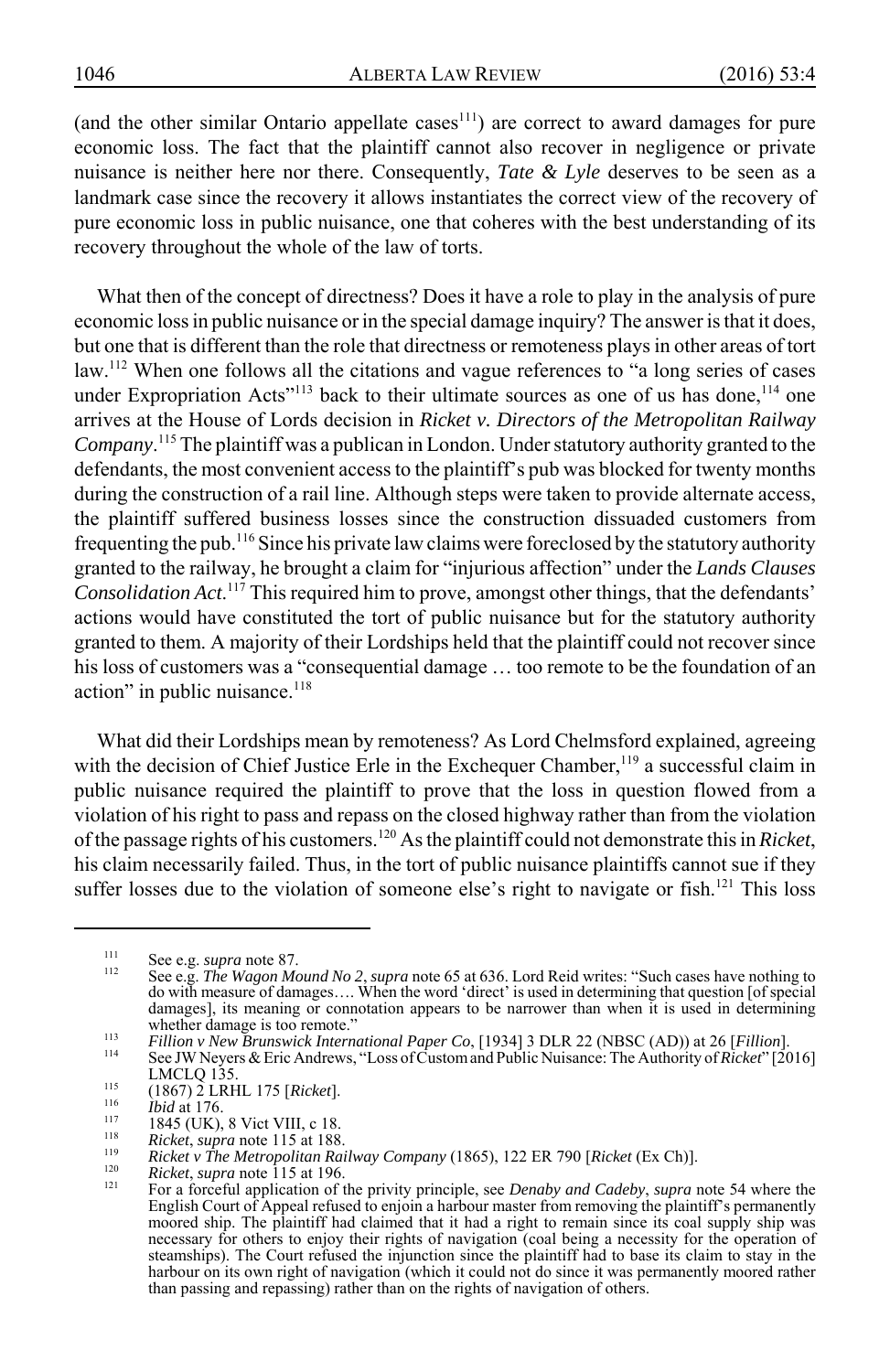would be consequential on a violation of that other person's right and would therefore not

be direct. Phrased differently, damages are "direct" if they flow from an interference with the plaintiff's public rights and are "indirect" if they flow from an interference with the public rights of someone other than the plaintiff. Thus, if the concept is correctly understood, there is nothing "obscure" and "shrouded in mystery,"<sup>122</sup> or "specious" and "peculiarly Canadian"<sup>123</sup> about what is meant by directness in public nuisance — it is a question of privity.124 Although the concept of directness is not mentioned in *Tate & Lyle*, as Paulden notes "their Lordships were prepared to assume that this  $\ldots$  requirement  $\ldots$  was satisfied,"<sup>125</sup> the result of the case is perfectly consistent with the principle as it is elucidated in *Ricket* since Tate  $&$  Lyle's agents had been obstructed by the siltation of the shipping channels in delivering and taking away sugar on Tate & Lyle's behalf.<sup>126</sup>

#### **IV. APPLICATION**

Thus far, we have argued that *Tate & Lyle* deserves to be seen as a landmark case since it properly conceptualizes the tort of public nuisance as a cause of action that protects subjects from suffering actual loss that is consequential on the violation of their passage and fishing rights over public property. Phrased in more traditional language, defendants commit the tort of public nuisance if they interfere with public rights and cause plaintiffs damage that is substantial, direct, and particular. We have also argued that *Tate & Lyle* is consistent with the results of the leading Canadian appellate cases decided prior to the conclusion of the First World War and thus returns the law of public nuisance to its traditional roots. In this section we apply the *Tate & Lyle* understanding of public nuisance to two modern Canadian fact patterns to suggest how these cases should be decided using this coherent and restrained formulation of the tort.

The first case examined is *Hickey*. 127 The defendant was alleged to have destroyed a commercially viable fishing ground in Placentia Bay through the discharge of poisonous material from its phosphorous plant. The defendant was sued in public nuisance by local fishermen for interfering with their right to fish. The plaintiffs' case was dismissed on a preliminary motion as disclosing no cause of action. As we have seen, the reasoning of the Court was that the plaintiffs' claim was destined to fail because they could not show that they suffered damage that was different in kind than that suffered by the rest of the public. As the Court held: "The plaintiffs' right, as one of the public, to fish may be affected to a greater extent than that of others, but they have no ground of complaint different from anyone else who fishes or intends to fish in these waters."<sup>128</sup> Thus, the Court found that the plaintiffs had suffered "differently from the rest of the public only in degree" and that the case was therefore not maintainable.<sup>129</sup> As we have seen, the Court also thought that the damage claim

<sup>&</sup>lt;sup>122</sup> Kodilinye, *supra* note 63 at 193–94.<br><sup>123</sup> Estey, *supra* note 53 at 572, 569.<br><sup>124</sup> For a more detailed discussion, see Neyers & Andrews, *supra* note 113; JW Neyers & Jordan Diacur, "What (is) a Nuisance? *Antrim Truck Centre Ltd v Ontario (Minister of Transporation)*" (2012) 90:1

Paulden, *supra* note 23 at 72.<br><sup>126</sup> As Chief Justice Erle made clear in *Ricket* (Ex Ch), *supra* note 119 at 791, a plaintiff must only prove that either "himself [or someone] standing in a legal relation to him, such as servant, [or] agent … has

been obstructed." <sup>127</sup> *Supra* note 68. <sup>128</sup> *Ibid* at 249, citing *McRae*, *supra* note 103 at 283. <sup>129</sup> *Hickey*, *ibid* at 250, citing *Fillion*, *supra* note 113 at 26.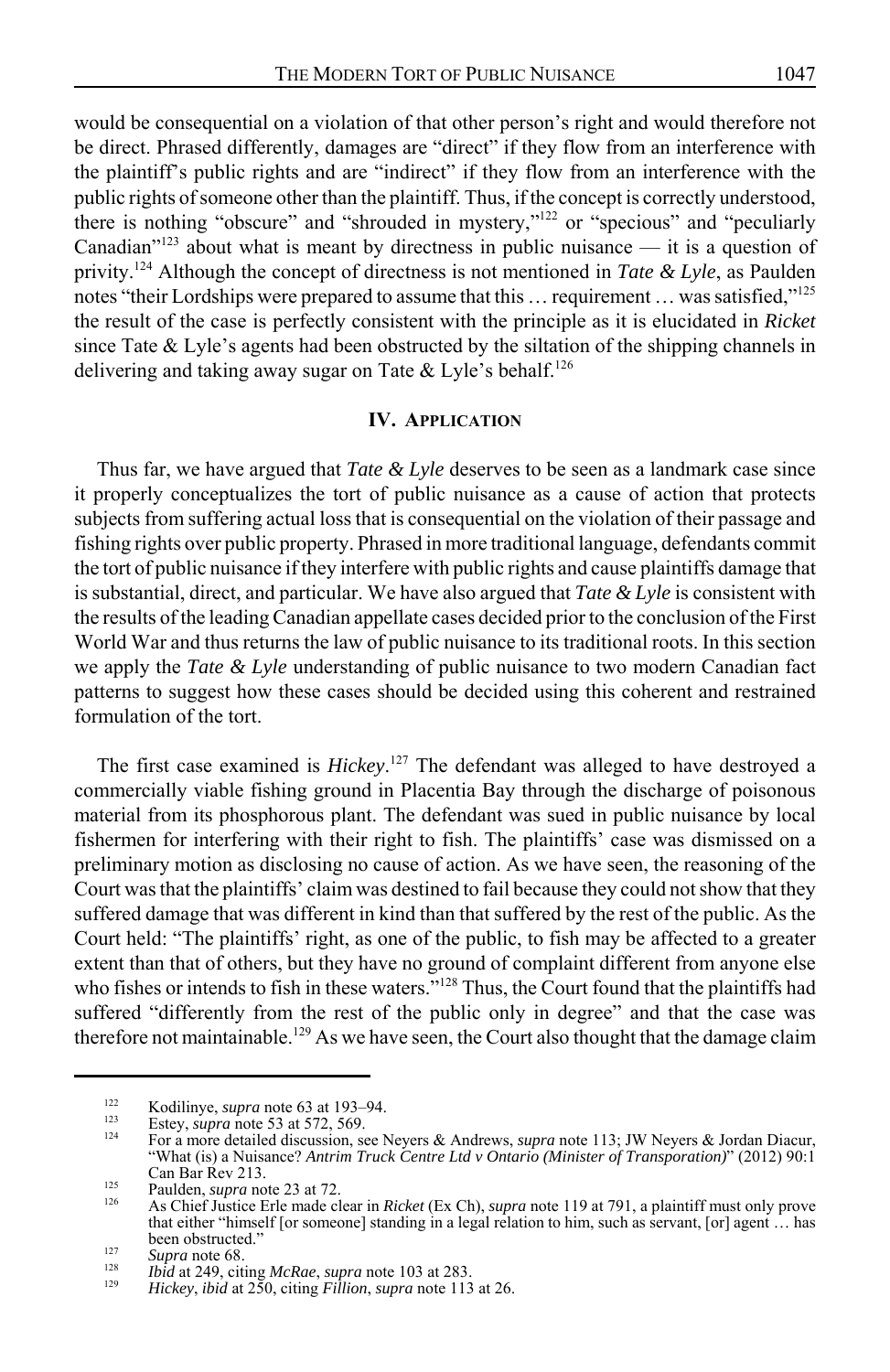was ill-conceived since "economic loss without direct damage is not usually recoverable at law" and it therefore "would be a matter of extreme difficulty to say what direct damages the plaintiffs could pin-point as deriving from the defendant's operations."130 Moreover, the Court considered that *Rose v. Miles* was a marginal decision that "was applicable only to the particular facts of that case."<sup>131</sup>

What should the result be applying the law as understood in *Tate & Lyle*? The first question to ask would be whether a public right had been interfered with by the defendant. In *Hickey*, this step is easy to satisfy since in Canadian law there is an undoubted right to fish in public water, akin to a profit à prendre or common of piscary, supported by the highest authority.<sup>132</sup> The next question is whether the interference was substantial. Given that the pleadings, which were assumed to be true, alleged that the fishery had been rendered "of no commercial value" due to the poisoning of the stocks, this element of the analysis is also satisfied.133 This conclusion might be contrasted with the facts of *McRae* in which the Court held that although there had been pollution of the fishing grounds by a blanket of whale oil and grease, this did not cause "a serious obstacle to the successful conduct of the fishery."134 The next step in the analysis is whether the loss suffered by the fishermen was particular, that is did they incur actual pecuniary loss. Given the pleadings, this step in the analysis is also satisfied (though in other cases proof of this loss might be more difficult).<sup>135</sup> The final question then would be whether the loss suffered by the fishermen was direct. As we have seen, directness in the tort of public nuisance requires the loss to flow from the violation of the plaintiffs' rights as opposed to the rights of someone other than the plaintiffs. Here the losses are clearly direct since they were consequential on the fishermen being denied their public right to fish in Placentia Bay. Thus, the fact that the loss was purely economic is not an impediment to the action. In contrast, if restauranteurs or fishmongers sued for economic losses due to a shortage of fish to sell, their action would fail at this stage of the analysis. Their losses would be indirect since they would be consequential on the violation of the fishermen's right to fish, not on the rights of restauranteurs or the fishmongers.<sup>136</sup> This means that *Hickey* is wrongly decided and the results of the traditional Ontario appellate cases,<sup>137</sup> which allowed recovery for directly caused pure economic losses, are to be preferred. While this conclusion might be troubling for some, many commentators,<sup>138</sup> and even some modern courts,139 also share this opinion of *Hickey*.

Hickey, ibid at 252.<br>
<sup>131</sup> Ibid.<br>
See e.g. *supra* note 56.<br>
<sup>133</sup> Hickey, *supra* note 68 at 247.<br>
<sup>134</sup> McRae, *supra* note 103 at 280.<br>
See Drake, *supra* note 103 at 280. since the evidence was that he had largely retired from the trade after the loss of his nets the previous year.

<sup>&</sup>lt;sup>136</sup> This is largely the result reached by the American cases: see *Union Oil Co v Oppen*, 501 F (2d) 558 (9th Cir 1974); *Burgess v M/V Tamano*, 370 F Supp 247 (D Me 1973); *In re Exxon Valdez*, 767 F Supp 1509 (D Alaska 1991), though they reach this result somewhat unconvincingly through proximity and policybased reasoning. For a discussion, see Linden & Feldthusen, *supra* note 53 at 575; Stevens, *supra* note

<sup>53</sup> at 188. <sup>137</sup> See e.g., *Crandell*, *supra* note 87; *Drake*, *supra* note 66; *Rainy River*, *supra* note 87; *Watrous*, *supra*

note 87. <sup>138</sup> See e.g. Linden & Feldthusen, *supra* note 53 at 575; Estey, *supra* note 53 at 569–75; McLaren, *supra*

 $139$  See e.g. *Gagnier v Can Forest Prod Ltd* (1990), 51 BCLR (2d) 218 (SC).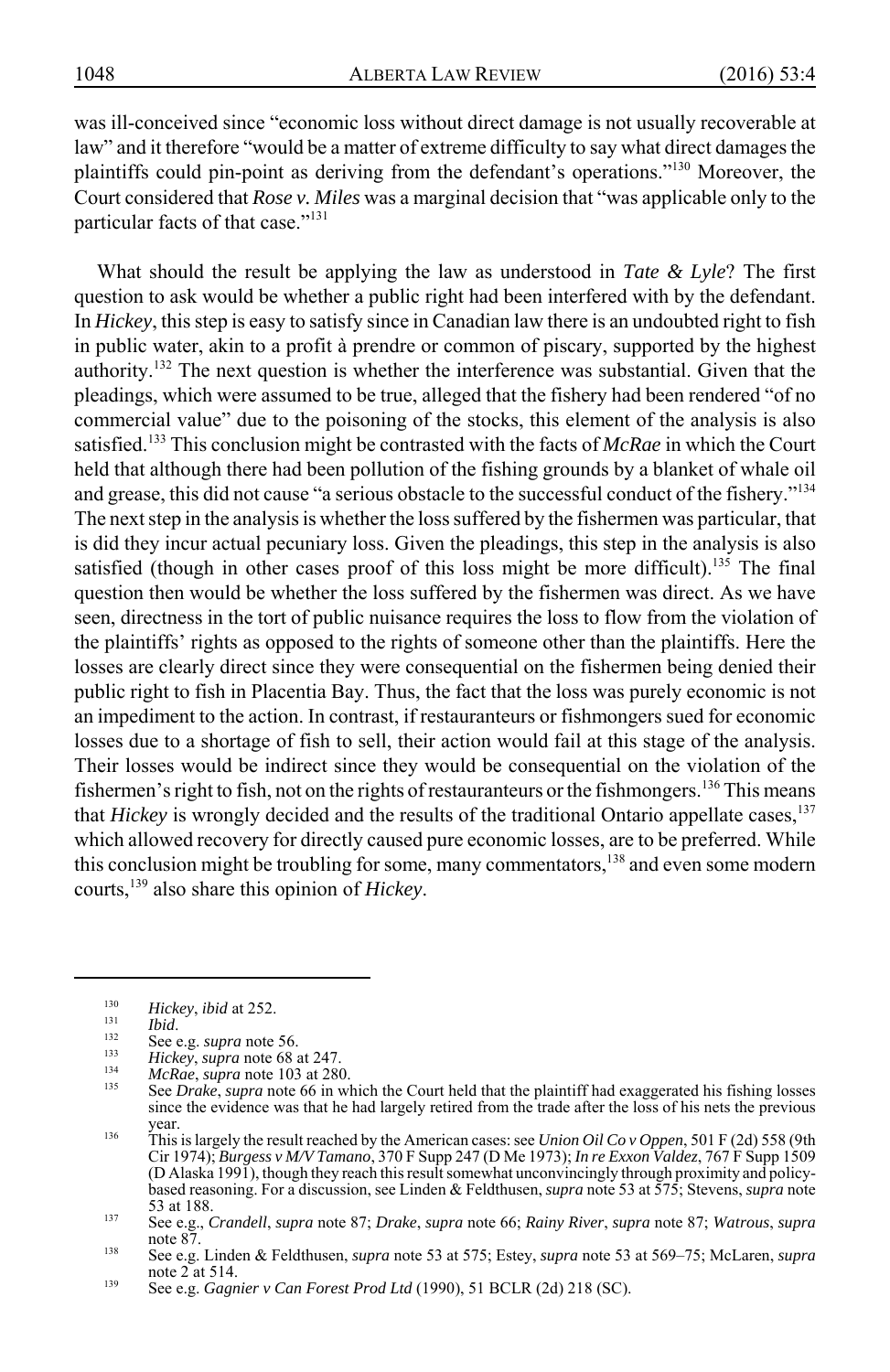The next case to examine is *Stein*.<sup>140</sup> The plaintiffs were proprietors of businesses located in downtown Vancouver and sought an order enjoining local prostitutes from working in the nearby streets and alleys. The plaintiffs claimed that these activities caused them special damage in the form of loss of customers since the deteriorating neighbourhood made "their premises less desirable to guests and prospective tenants."141 Relying on *Hickey*, Justice McLachlin denied the plaintiffs' application. Her reasoning was as follows:

The right to carry on business in Vancouver is a public right, just as the right to fish in Placentia Bay was a public right. Any member of the public may pursue this right…. The rights which the plaintiffs claim have been infringed are rights which they possess as members of the public, and they have suffered the same damage which any other citizen who exercised those rights would suffer. The finances of many businesses in the area may be adversely affected by the defendants' activities.… But the injuries suffered, in so far as they are of the same type as those suffered by other members of the public exercising their public rights, remain public injuries in the eyes of the law. $142$ 

As she succinctly put it earlier in her judgment: "The onus is on the plaintiffs to demonstrate that their loss is special and unique. This they have failed to do."<sup>143</sup>

Was the conclusion reached by the Court in *Stein* correct? The answer is yes but not for the reasons given. Applying the *Tate & Lyle* template, the first question is whether the defendants have violated a public right of the plaintiff. While Justice McLachlin stated that the "right to carry on business  $\dots$  is a public right"<sup>144</sup> this cannot be correct. There can be no public right to trade in a capitalist economy since there is no concomitant duty on anyone to respect that right.145 People have a liberty to trade, not a right to trade. Thus, Justice McLachlin made the easy mistake of confusing liberties with rights.<sup>146</sup> Just because something is not prohibited does not mean one has a public right to do it, otherwise we would say that a person has a public right "to run his head against a brick wall, if he pleases."<sup>147</sup> Thus, since the plaintiffs did not ground their claims in any violation of a public right properly understood, their claim should fail.

A possible rejoinder might be: "But surely the interference with the public right to pass and repass could ground a tort action on the facts of *Stein*!" It might, but we would first need to know whose passage right was impaired. From the facts, it appears that the allegation was that the actions of the prostitutes dissuaded customers from coming to the plaintiffs' premises. Consequently, it was the passage right of the customers that was infringed by the actions of the prostitutes, not the right of the plaintiffs to pass and repass. Accordingly, no matter how substantial the interference or particular the losses suffered by the plaintiffs, their losses would be unrecoverable since they were an indirect damage "too remote to be the

<sup>&</sup>lt;sup>140</sup><br>
Inid at 267.<br> *Ibid* at 267.<br> *Ibid* at 267-68.<br> *Ibid* at 267-68.<br> *Ibid* at 267-68.<br> *Ibid* at 267.<br> *Ibid* at 267.<br> *Ibid* at 267.<br> *Ibid*.<br>
See e.g. Wesley Newcomb Hohfeld, "Some Fundamental Legal Conceptions a

Lindley's right to trade theory of conspiracy enunciated therein. <sup>147</sup> *Froom v Butcher* (1975), [1976] QB 286 (CA) at 293 (Lord Denning MR).